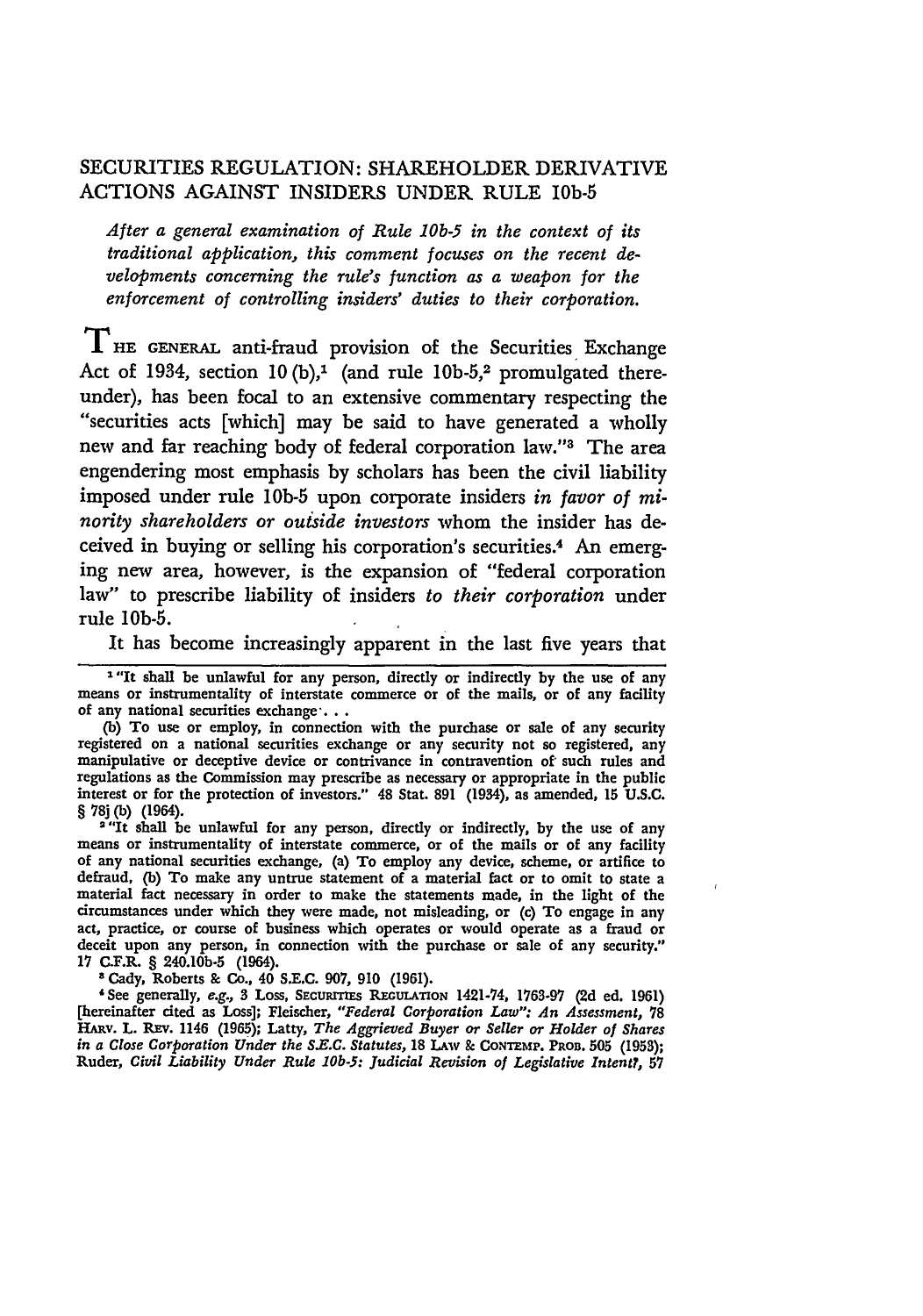successful shareholders' derivative actions might be prosecuted under rule **1Ob-5** against insiders who seek personal benefit **by** causing the corporation to buy or sell securities on unfavorable terms. If this implementation of rule **1Ob-5** continues to expand, it could effect a virtual federal preemption of much of the heretofore exclusively state law concerning the fiduciary responsibility of corporate management. 5 Because this aspect of rule **lOb-5** has only recently acquired practical significance, its discussion must be prefaced **by** a general examination of the rule's twenty-four year history.

### *The Promulgation of Rule* **10b-5**

The general prohibitions which constitute the antifraud provisions in the federal securities acts are reflections of the essential objective of the whole regulatory scheme. They are designed "to protect those who do not know market conditions from the overreachings of those who do."6 The antifraud provisions of the federal acts diverged from the common law over which they had been super-

**Nw. U.L.** REv. **627 (1963);** Ruder, *Pitfalls in the Development of a Federal Law of Corporations* **By** *Implication Through Rule 10b-5,* **59 Nw. U.L.** REv. **185** (1964); Comment, 30 U. CHI. L. REV. 121 (1963); Comment, 59 YALE L.J. 1120 (1950).

<sup>5</sup>There can of course be no absolute preemption of state fiduciary legislation because the 1934 act specifically allows additional rights and remedies to be conferred under state law. Securities Exchange Act **§ 28,** 48 Stat. **903** (1934), **15 U.S.C. § 78bb** (1964). To a substantial degree, however, federal law could become dominant because of the procedural advantages inherent in basing a shareholder derivative action on rule **lOb-5** instead of a claim under state law. Exclusive jurisdiction is accorded federal court actions founded on the Exchange Act, and is accompanied **by** both broad venue provisions and extraterritorial service of process. Securities Exchange Act **§ 27, 63** Stat. **107** (1949), **15 U.S.C. §** 78aa (1964).

In addition, plaintiffs in a derivative action under rule **lOb-5** are not subject to obstacles such as state **law** requirements of posting security for expenses. McClure v. Borne Chem. Co., **292 F.2d** 824 **(3d** Cir.), *cert. denied,* **368 U.S. 939 (1961);** Kane v. Central Am. Mining **&** Oil, Inc., **235** F. Supp. **559, 569 (S.D.N.Y.** 1964). **Highly** significant in this respect is the recent and sweeping Supreme Court approval of derivative actions against management for alleged misrepresentation in the solicitation of proxies under **§** 14(a) of the Exchange Act. The Court emphasized that derivative actions under the federal securities acts may not be impeded **by** state security-forexpenses provisions or any other state law requirements, and that it is the duty of the courts to provide an effective remedy in accordance with the broad policies of the securities acts. See **J.** I. Case Co. v. Borak, **377 U.S.** 426, 430-34 (1964).

Moreover, if a claim under rule 10b-5 survives defendant's motion to dismiss, plaintiff's state law claims would be properly before the court under the doctrine of pendent jurisdiction, and most courts apparently regard the federal extraterritorial service of process as sufficient to give personal jurisdiction with respect to the state claims. Kane v. Central Am. Mining **&** Oil, Inc., *supra* at **568.** Plaintiffs may, **how**ever, **be** required to post security as to the state claims. *Id.* at **569.**

**1** Charles Hughes **&** Co. v. **SEC, 139 F.2d** 434, 437 **(2d** Cir. 1943), *cert. denied,* 321 **U.S. 786** (1944).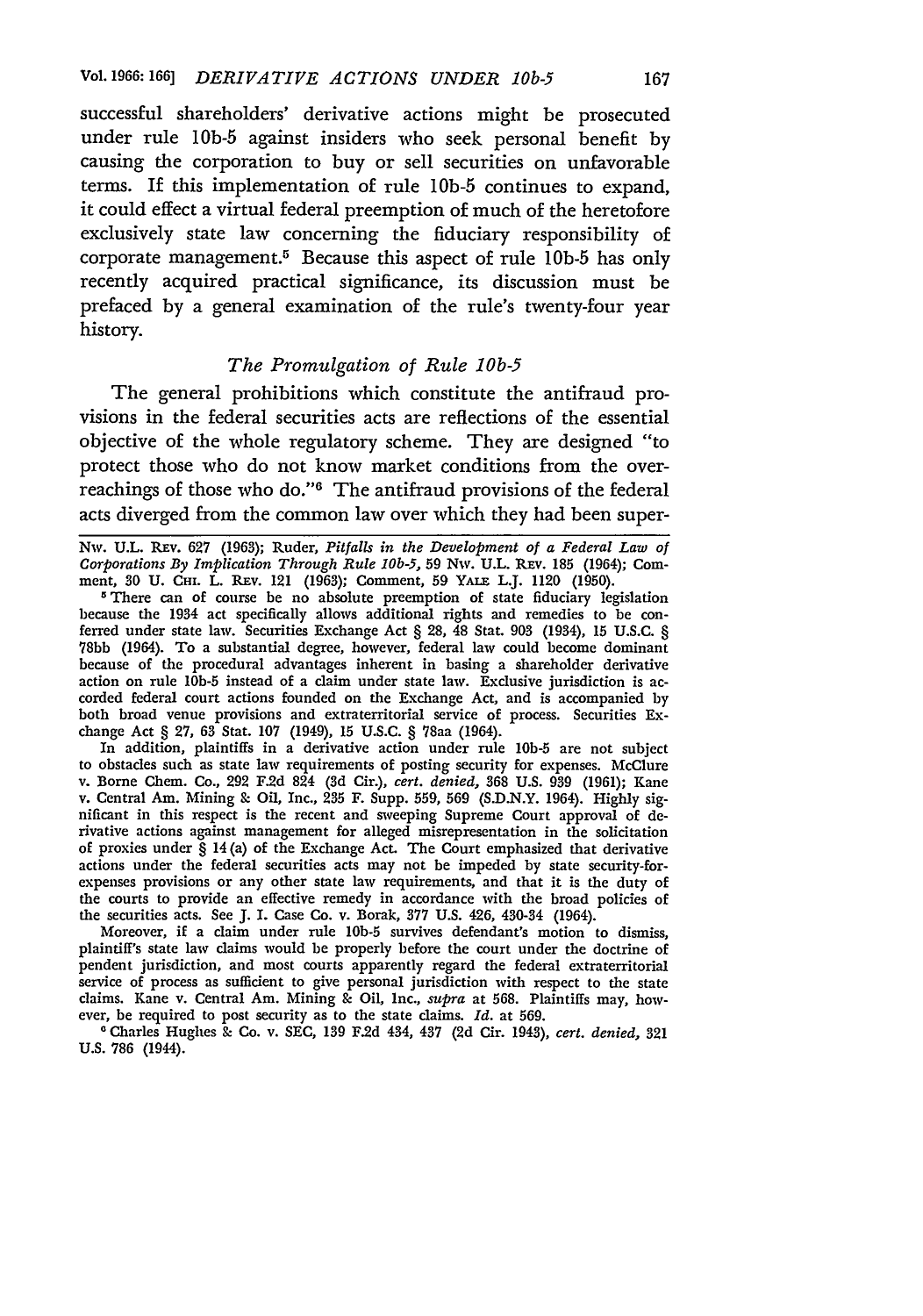imposed in that they were specifically designed to preserve the integrity of the securities trading process and were given sufficient breadth and flexibility to proscribe any conduct which .would menace that integrity7 Thus section **17** (a) of the 1933 Act made unlawful any fraudulent practice in the *selling* of any securities<sup>8</sup> and section **15** (c) **(1)** of the 1934 Act proscribed fraud **by** over-the-counter broker-dealers in either selling or purchasing.<sup>9</sup>

Until 1942, however, there was a serious loophole in the antifraud scheme, for there was nothing in the acts which operated to prohibit fraud in the *purchasing* of securities **by** persons other than broker-dealers. Thus corporate insiders could buy the securities of their corporations **by** using fraudulent practices, with virtual immunity from federal authority. To close this and any other loopholes not previously perceived the Securities Exchange Commission in 1942 promulgated rule **1Ob-5,** acting under the theretofore dormant section **10b** of the 1934 act.10 This rule, the broadest of all the antifraud provisions, prohibited all fraudulent practices by any person in connection with the *sale or purchase* of any securities.

# *The Judicial Inference and Development of Civil Liability Under Rule lOb-5*

Despite the equality of protection for buyers and sellers which the promulgation of rule **lOb-5** effected by rendering fraud against either a criminal offense, the buyer remained the favorite son of the securities acts. The defrauded buyer was given *express* civil remedies against the wrongdoer in sections  $11<sup>11</sup>12(1)<sup>12</sup>$  and  $12(2)<sup>13</sup>$ 

**<sup>10</sup>**3 Loss 1426-27.

**11** Securities Act of 1933, § 11, 48 Stat. 82, as amended, **15** U.S.C. § 77k (1964). Under § 11, if the registration statement for a registered security contains material misstatements or omissions, the purchaser has a cause of action against all persons who were instrumental in the initial sale of the stock to the general public. **See** generally 3 Loss 1721-42.

**<sup>12</sup>**Securities Act of 1933, § 12 (1), 48 Stat. 84, as amended, **15** U.S.C. 771(1) (1964). The buyer of a security which should have been but was not registered has a cause of action against his immediate seller under § 12 (1). See generally 3 Loss 1692-98.

13"Any person who **.**. . (2) offers or sells a security **. ..**[except, among others, securities issued or guaranteed by the United States or a state or political subdivision] by the use of any means or instruments of transportation or communication in interstate commerce or of the mails, by means of a prospectus or oral communication, which

**<sup>7</sup>** See 3 Loss 1430-44. On the operation of the common law with respect to securities transactions see generally Shulman, *Civil Liability and the Securities Act,* 43 YALE L.J. **227** (1933).

**<sup>8</sup>** Securities Act of 1933, § 17 (a), 48 Stat. 84, **15** U.S.C. § **77q** (a) (1964).

**<sup>9</sup>** Securities Exchange Act of 1934 § **15** (c) (1), 48 Stat. 895, **15** U.S.C. § 78o (c) **(1)** (1964).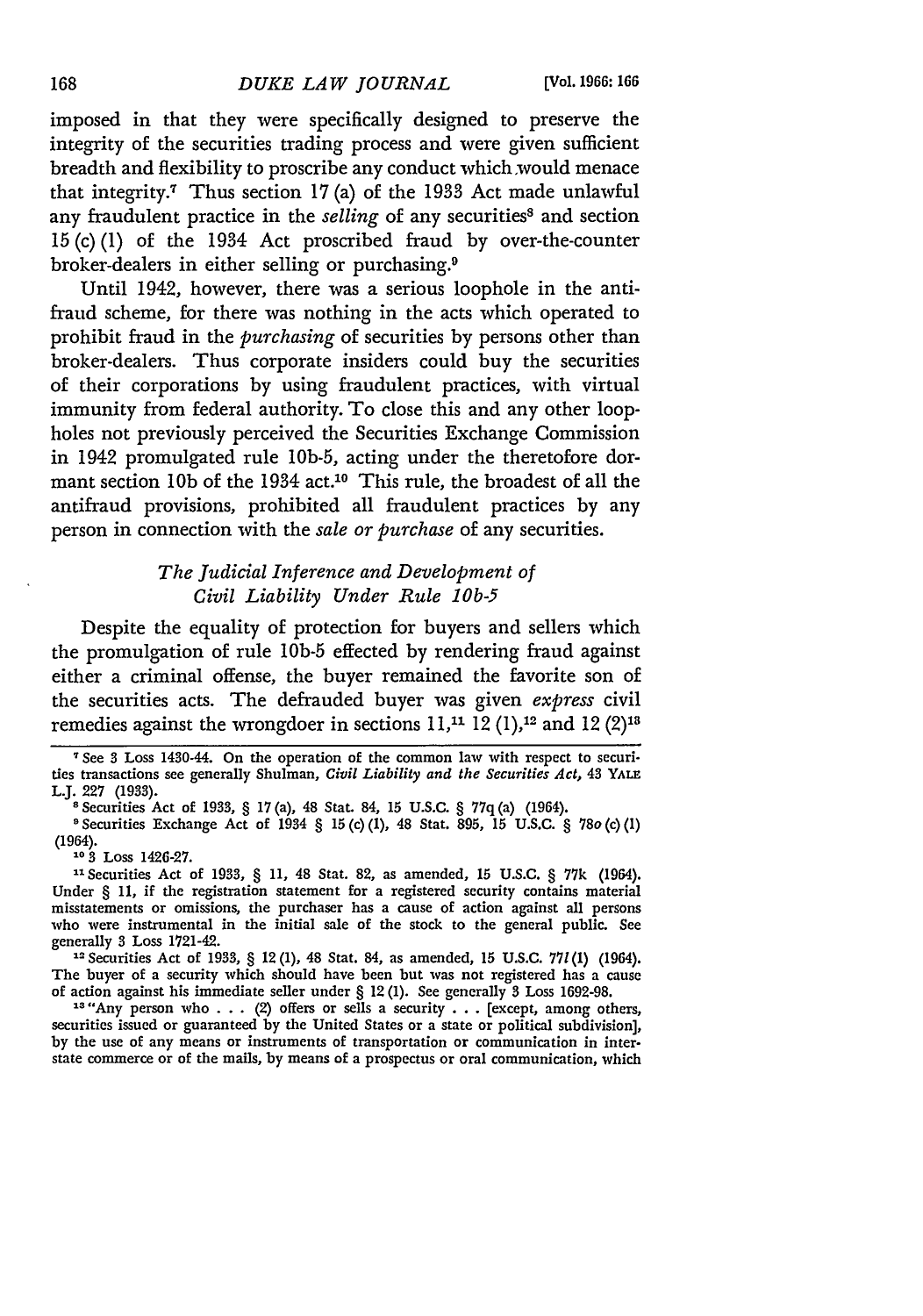of the **1933** act. These civil remedies were embodied in a closely drawn statutory scheme and were subject to a number of significant restrictions. For example, under section 12 (2) the buyer's action for recission or damages against a seller who had made materially false or misleading statements was **(1)** available only against the seller, not others who may have deceitfully induced the purchase;<sup>14</sup> (2) ineffectual even against the seller if he could prove his lack of scienter;<sup>15</sup> and (3) subject to a short period of limitations.<sup>16</sup> Despite the restricted nature of the buyer's express civil remedies, in general he continued to occupy a more favorable position than the seller. Having no civil remedies under the securities acts, the seller was relegated to the common law actions of deceit and recission.<sup>17</sup> This disparity was, however, short-lived, for in 1946 the leading case of *Kardon v. National Gypsum Co.'8* held that civil liability could be inferred from a violation of rule **lOb-5.19**

includes an untrue statement of a material fact or omits to state a material fact necessary in order to make the statements, in the light of the circumstances under which they were made, not misleading (the purchaser not knowing of such untruth or omission), and who shall not sustain the burden of proof that he did not know, and in the exercise of reasonable care could not have known, of such untruth or omission, shall be liable to the person purchasing such security from him, who may sue either at law or in equity in any court of competent jurisdiction, to recover the consideration paid for such security with interest thereon, less the amount of any income received thereon, upon the tender of such security, or for damages if he no longer owns the security." Securities Act of **1933,** § 12 (2), 48 Stat. 84, as amended, **15 U.S.C.** § *771* **(2)** (1964). See generally **3** Loss **1699-1712.**

<sup>14</sup> The action may be brought only against the actual seller or one who is a "controlling person" of the seller under § **15** of the Securities Act of **1933,** 48 Stat. 84, as amended, **15 U.S.C.** § **77o** (1964). **15 3** Loss 1704-05.

<sup>15</sup> <sup>3</sup> Loss 1704-05.<br><sup>16</sup> The action must be brought within one year after discovery of the untrue statement or omission and not more than three years after the date of the sale. Securities Act of **1933,** § **13,** 48 Stat. 84, as amended, **15 U.S.C.** § 77m (1964). Other significant restrictions on the buyer's action under § 12(2) include exemption of sales of state and municipal securities and limiting the plaintiff to an action for recission (as opposed to damages) if he still owns the stock at the time of suit. Securities Act of **1933,** § 12(2), 48 Stat. 84, as amended, **15 U.S.C.** § **771** (1964).

**<sup>17</sup>**With respect to the buyer's advantages and disadvantages under § 12(2) as compared with his state law actions relating to deceit and recission, see **3** Loss **1702-05;** Latty, supra note 4, at 523-24.

**18** 69 F. Supp. **512** (E.D. Pa. 1946).

**10 The** *Kardon* court based its finding of an implied private right of action on two theories: (1) the common law tort doctrine, embodied in 2 RESTATEMENT, **TORTS** § 286 (1934), that a private tort action exists in favor of those whose interests are intended to **be** protected by a statute even though the statute expresses only a criminal sanction; and (2) the fact that § 29 (b) of the Exchange Act was specifically amended to impose a short period of limitation for *private* actions against brokers under § **15** (c) (1), a section which is also silent about civil liability. 69 F. Supp. at 513-14. For an extensive critical analysis of these theories see Ruder, *Civil Liability Under*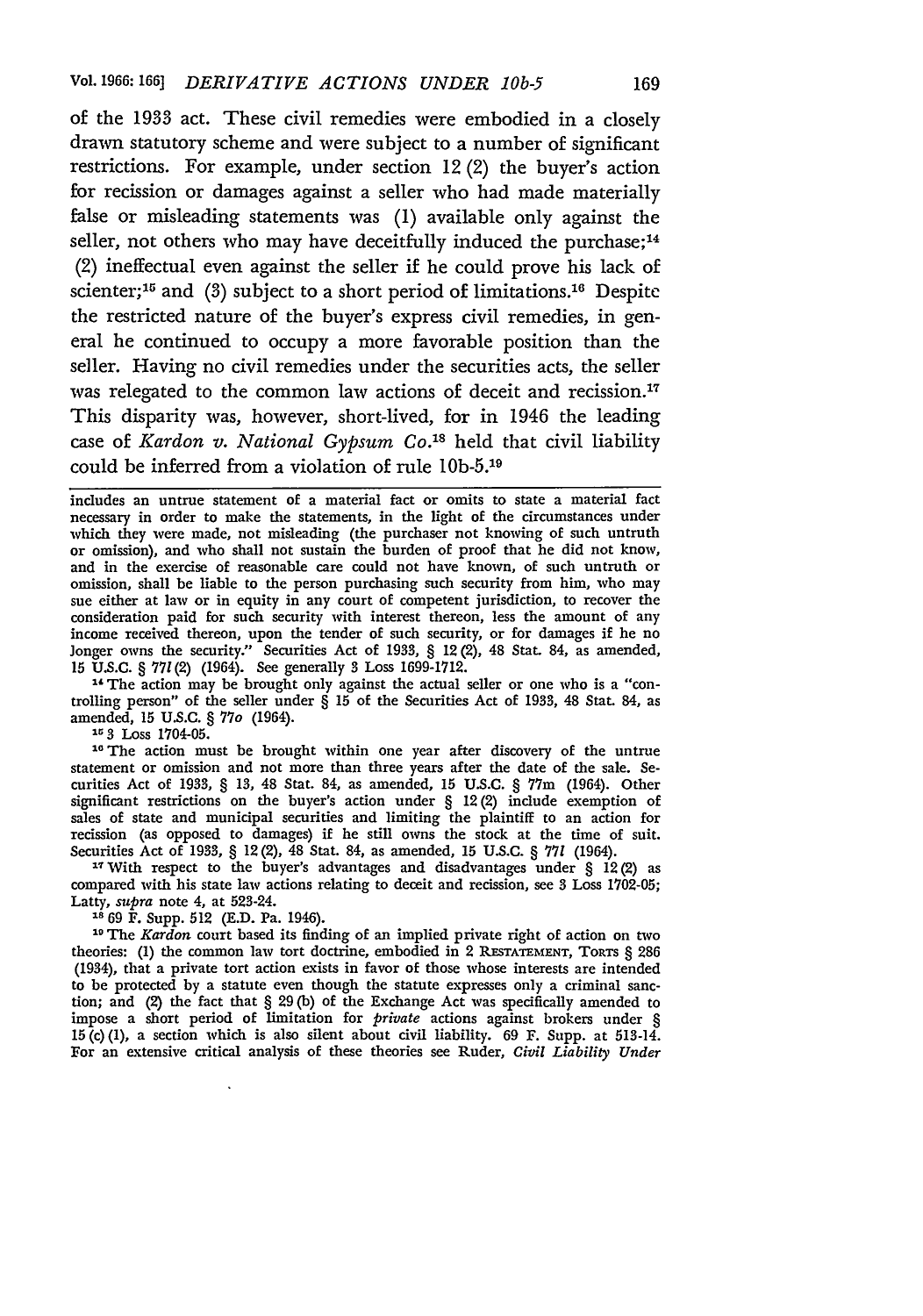The entrance of rule 1Ob-5 into the area of civil liability has been described by one commentator as follows: "Into this neat statutory scheme bursts X-10b-5 purporting to redress all grievances in the securities field, giving causes of action to everybody, buyer and seller alike, and for all bad deeds-and by implication at that."20 This depiction contains no overstatement of the expansive applicability which the literal terms of rule 1Ob-5 could generate. Rule **lOb-5** expressly prohibits, and by implication prescribes civil liability for the commission of, the following practices by any person: (1) employing any scheme or device to defraud; or (2) misrepresenting a material fact or omitting a material fact which causes any statement made to be misleading; or **(3)** doing anything that operates or would operate to deceive anyone.21 The only qualifications on the face of the rule are that the proscribed conduct must be "in connection with the *sale or purchase* of any security"<sup>22</sup> and must involve the use of the mails, interstate commerce, or the facilities of a national securities exchange.<sup>23</sup>

No clear-cut elements of a civil cause of action have yet been judicially extrapolated from the generalities of rule lOb-5. The

*Rule lOb-5: Judicial Revision of Legislative Intent?,* 57 Nw. U.L. **REv.** 627, 629-60 (1963).

20 Latty, *supra* note 4, at 514.

- **17** C.F.R. § 240.10b-5 (1964). See note 2 *supra.*

<sup>22</sup> This has been interpreted to mean that only an actually defrauded purchaser or seller of securities may bring an action under the rule. Birnbaum v. Newport Steel Corp., **193** F.2d 461 **(2d** Cir.), *cert. denied,* 343 **U.S. 956 (1952).**

<sup>23</sup> This requirement has been so liberally construed that it rarely constitutes a significant obstacle to a rule **lob-5** plaintiff. See Hooper v. Mountain States Sec. Corp., 282 F.2d 195, 204-05 (5th Cir. 1960), *cert. denied,* **365** U.S. 814 **(1961);** Fratt v. Robinson, 203 **F.2d 627, 633-34** (9th Cir. **1953); 3** Loss **1519-28.** Civil liability under rule **lOb-5** can arise from transactions in which no national stock exchange, stock broker or organized market is involved. Matheson v. Armbrust, 284 **F.2d 670** (9th Cir. **1960),** *cert. denied,* **365 U.S. 870 (1961);** Fratt v. Robinson, *supra;* Kardon v. National Gypsum Co., **69** F. Supp. **512 (E.D.** Pa. 1964). See generally Latty, *supra* note 4, at **509-12 (1953).**

Since *Kardon,* civil liability under rule **10b-5** has been upheld by courts of appeals in most of the circuits. *E.g.,* Texas Continental Life Ins. Co. v. Dunne, 307 F.2d 242 (6th Cir. 1962); Estate Counseling Serv., Inc. v. Merrill Lynch, Pierce, Fenner **&** Smith, Inc., **303** F.2d 527 (10th Cir. 1962); Hooper v. Mountain States Sec. Corp., 282 F.2d 195 (5th Cir. 1960), *cert. denied,* **365** U.S. 814 (1961); Errion v. Connell, 236 F.2d 447 (9th Cir. 1956); Speed v. Transamerica Corp., **235** F.2d **369** (3d Cir. 1956); Fischman v. Raytheon Mfg. Co. 188 F.2d 783 (2d Cir. 1951). The existence of civil liability is implicit in the opinion of a number of other decisions. See, *e.g.,* James Blackstone Memorial **Li.** brary Ass'n v. Gulf, M. **&** O.R.R., 264 F.2d 445 (7th Cir. 1959); Beury v. Beury, 222 F.2d 464 (4th Cir. 1955); Kohler v. Kohler Co., 208 F. Supp. 808 (E.D. Wis. 1962), *afJ'd,* **319** F.2d 634 (7th Cir. 1963); Nash v. J. Arthur Warner **8:** Co., 137 F. Supp. **615** (D. Mass. 1955).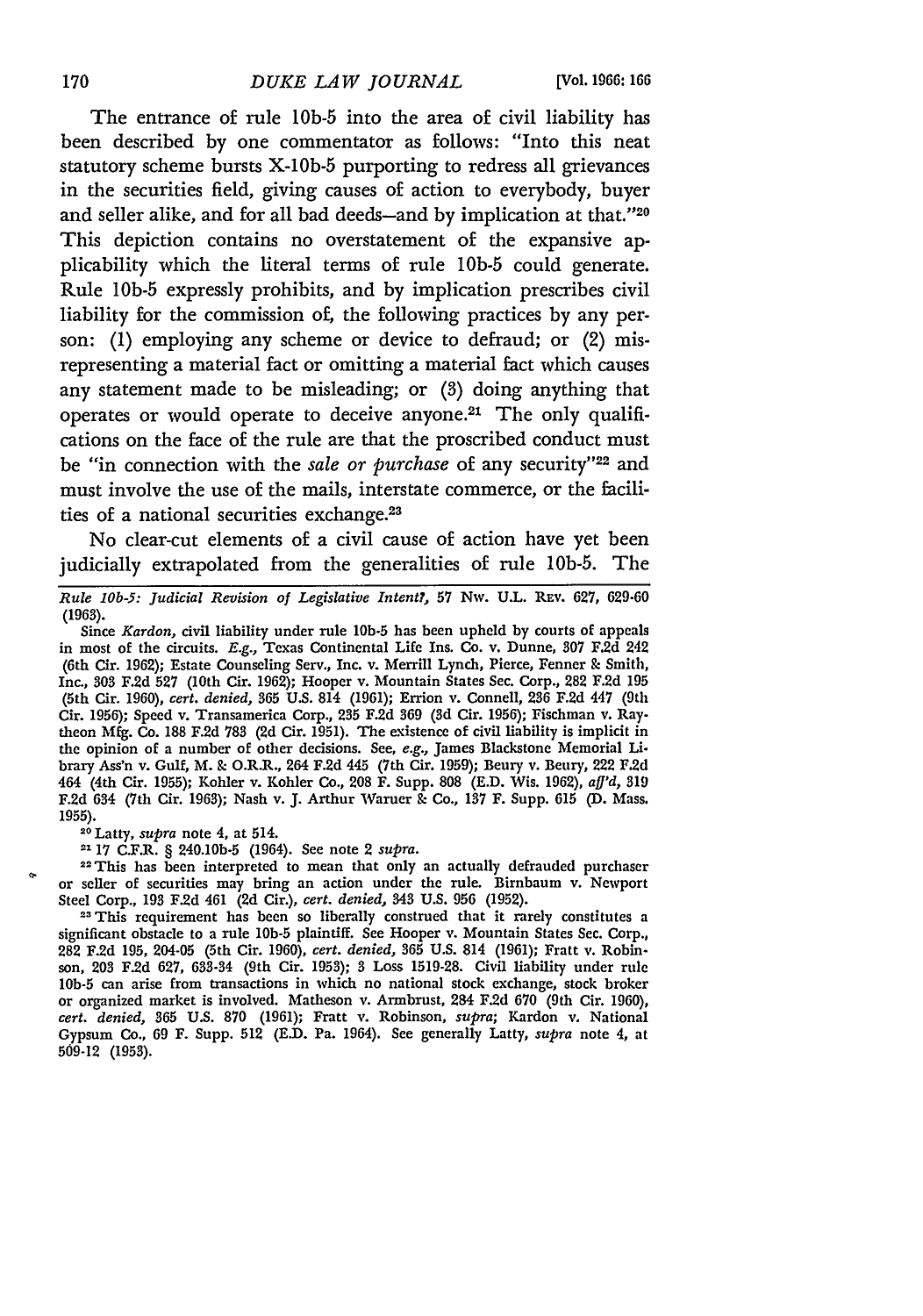courts have on the whole accorded an expansive ambit to the rule's literal scope.24 Thus it appears that the buyer as well as the seller has a cause of action under rule 10b-5, in addition to the carefully limited express remedies given the buyer by the 1933 act.<sup>25</sup> Apparently, neither the seller's nor the buyer's action under rule **lOb-5** is limited by the 1933 act restrictions.26 It has been established that only buyers or sellers of securities may sue under the rule,<sup>27</sup> but there is no strict requirement of "privity" between plaintiff and defendant.28 Moreover, the deception which gives rise to liability may relate to the value of the consideration given as well as that of the securities bought or sold.29 Finally, the courts have repeatedly stated that the liability imposed by rule 1Ob-5 extends well beyond the restrictive common law notions of fraud and deceit.80 Actionable "fraud" under the rule is said to be "the infinite variety of devices by which undue advantage may be taken of investors and others."<sup>31</sup>

It would seem that the sweeping proscription of fraud contained in the rule's first and third clauses would alone be adequate to en. compass all actionable misconduct. However, most of the judicially accepted rule **lOb-5** claims have been sustained on the basis of the rule's second clause, which applies to misstatements or misleading omissions of material facts.<sup>32</sup> A fact is said to be "material" if a reasonable investor's awareness of it would affect his judgment.<sup>33</sup> Once a misstatement or half-truth is shown to have been uttered with respect to a material fact, the aggrieved plaintiff's claim is virtually complete. The "reliance," "causation," and "scienter" elements of the common law action for deceit are applied, if at all,

<sup>27</sup> See note 22 *supra*.

**2 See** Cochran v. Channing Corp., 211 F. Supp. 239, 243-44 **(S.D.N.Y. 1962).** See generally Comment, 74 **YALE** L.J. **658 (1965).**

"DErrion v. Connell, **236 F.2d** 447 (9th Cir. **1956).**

3 <sup>0</sup> See, *e.g.,* Ellis v. Carter, **291 F.2d 270,** 274 (9th Cir. **1961);** Hooper v. Mountain States Sec. Corp., **282 F.2d 195,** 201 (5th Cir. **1960),** *cert. denied,* **365 U.S.** 814 (1961). **"1** Cady, Roberts **&** Co., 40 **S.E.C. 907, 911** (1961).

**<sup>2</sup>**See cases cited note **19** *supra.*

<sup>33</sup> List v. Fashion Park, Inc., 340 F.2d 457, 462 (2d Cir. 1965).

**<sup>24</sup>**See, *e.g.,* Hooper v. Mountain States Sec. Corp., *supra* note **23.**

**<sup>25</sup>**Ellis v. Carter, 291 **F.2d 270, 273** (9th Cir. 1961); Matheson v. Armbrust, 284 **F.2d 670,** 674 (9th Cir. 1960), *cert. denied,* **365 U.S. 870 (1961).**

**A** few of the early cases had denied buyers an implied right of action under rule **lOb-5,** reasoning that the express right of action accorded **by** the **1933** act was exclusive. See, e.g., Rosenburg v. Globe Aircraft Corp., **80** F. Supp. 123, 124-25 **(E.D.** Pa. 1948); Montague v. Electronic Corp. of America, **76** F. Supp. 933, **936 (S.D.N.Y.** 1948). **20 Ellis** v. Carter, *supra* note **25,** at **273.** See generally 3 Loss **1778-92.**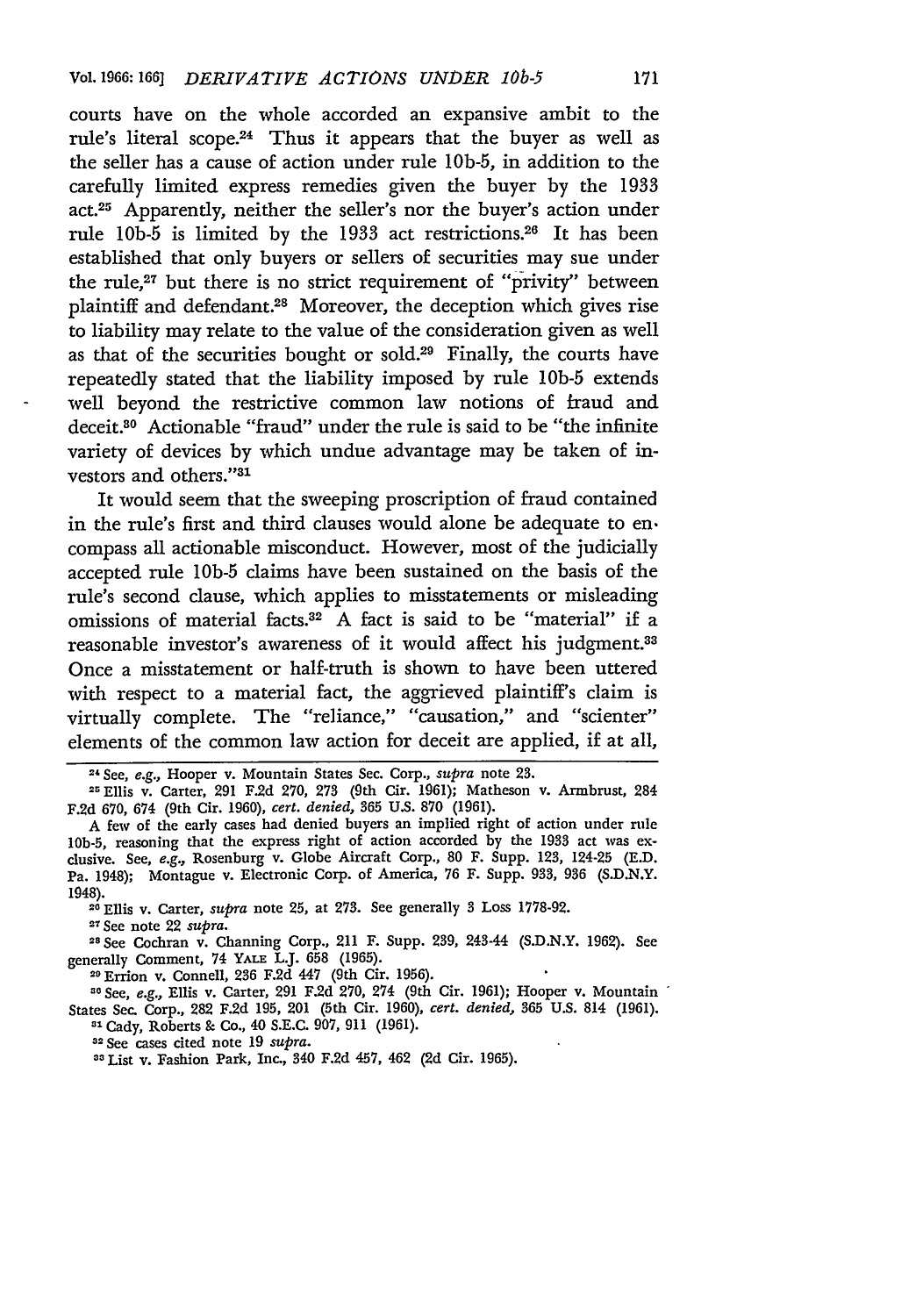in such watered-down form that they constitute only minor obstacles to a rule **lOb-5** plaintiff.34

Moreover, the liability of defendants who are corporate insiders or professionals in the securities business may be imposed by broadening the concept of materiality to embrace non-disclosure, as distinct from misstatement or half-truth.<sup>35</sup> This imposition of an affirmative duty of disclosure on the insider has been based on two rationales, taken either severably or together. First, his conduct may be considered as a scheme or course of business which operates as a fraud on investors. 36 Second, silence may be deemed an implied representation that the insider has not withheld any material information which his quasi-fiduciary position requires him to reveal.<sup>37</sup>

Whether defendant's scienter (i.e., that defendant knew or reasonably should have known of the untruth or incompleteness of his statement) must necessarily **be** alleged is still in doubt. See, *e.g.,* Trussell v. United Underwriters, Ltd., **228** F. Supp. **757, <sup>773</sup>(D. Colo.** 1964) (plaintiff must allege and prove defendant's scienter); Kohler v. Kohler Co., **208** F. Supp. **808, 823 (E.D.** Wis. **1962)** (dictum that scienter is not a necessary element of the claim), *aff"d,* **319 F.2d 634** (7th Cir. **1963).**

<sup>35</sup> "It is unlawful for an insider, such as a majority stockholder, to purchase the stock of minority stockholders without disclosing material facts affecting the value of the stock, known to the majority stockholder **by** virtue of his inside position but not known to the selling minority stockholders, which information would have affected the judgment of the sellers. The duty of disclosure stems from the necessity of preventing a corporate insider from utilizing his position to take unfair advantage of the uninformed minority stockholders." Speed v. Transamerica Corp., **99** F. Supp. **808, 828-29 (D.** Del. **1951),** *af'd,* **235 F.2d 369** (3d Cir. **1956).**

The "fraud" concepts developed under § **10b** with respect to insiders apply to broker-dealers as well. See Cady, Roberts **&** Co., 40 **S.E.C. 907 (1961).** In addition, special broker-dealer fraud concepts have been formulated. For example, a brokerdealer always impliedly represents that his prices are reasonably related to the current market unless he discloses to the contrary, Charles Hughes **&** Co., Inc. v. **SEC, 189 F.2d** 434 **(2d** Cir. 1943), *cert. denied,* **321 U.S. 786** (1944), and any person is entitled to rely on the implied representation regardless of his access to market information. United Securities Corp., **15 S.E.C. 719, 727** (1944). See **3** Loss **1482-93. A** broker-dealer who is held to have placed himself in a fiduciary relationship to his customer must scrupulously make full disclosure of every element of his adverse **in.** terest in the particular transaction. See **3** Loss **1500-08.**

*"0E.g.,* Kardon v. National Gypsum Co., **83** F. Supp. **613,** 614 **(E.D.** Pa. 1947); Speed v. Transamerica Corp., **99** F. Supp. **808, 829 (D.** Del. **1951),** *aff'd,* **235 F.2d <sup>369</sup> (3d** Cir. **1956).**

**<sup>37</sup>***E.g.,* **Speed** v. Transamerica Corp., *supra* note **36,** at **829.** In that case, the court

**<sup>31</sup>**See **3** Loss **1763-66.**

<sup>&</sup>quot;Reliance" and "causation" appear to be integral to the requirement that the fact misrepresented or omitted **be** "material." In List v. Fashion Park, Inc., *supra* note **33,** at 463, the court reasoned that satisfying the tort law "principle of causation in fact," was a necessary element of a rule **lOb-5** claim. The court states that "the proper test [of reliance] is whether the plaintiff would have been influenced to act differently than he did act if the defendant had disclosed to him the undisclosed. . **.** . This test preserves the common law parallel between 'reliance' and 'materiality,' differing as it does from the definition of 'materiality' under Rule **lOb-5** solely **by** substituting the individual plaintiff for the reasonable man." *Ibid.*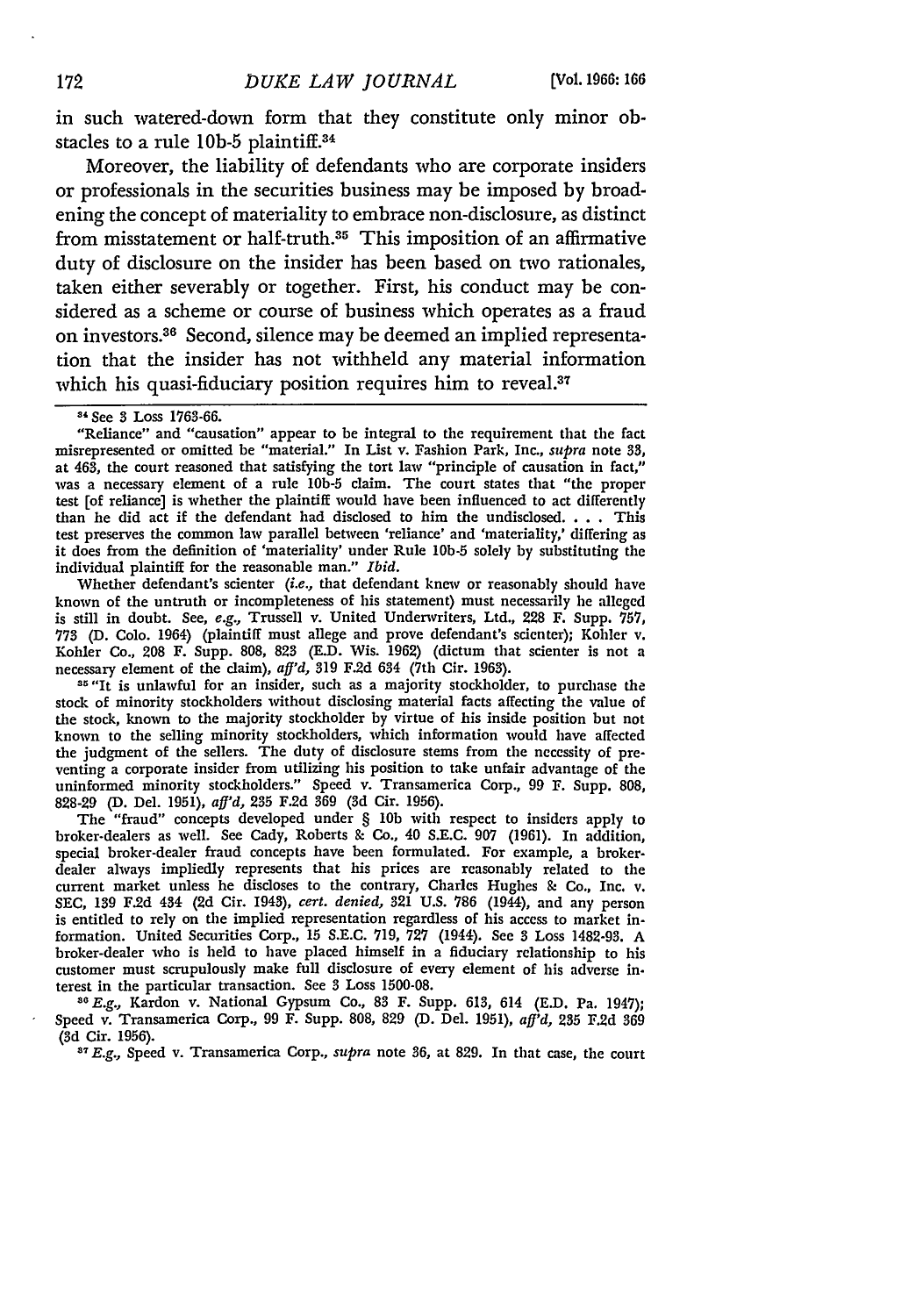To summarize, it has been judicially determined that the policy of protecting uninformed investors, which underlies the prohibitory antifraud scheme of the securities acts, cannot be effectuated without a correlative system of general civil liability. To this end the courts have applied rule 1Ob-5 in a free-wheeling fashion to encompass almost all misconduct in the purchase or sale of securities, particularly where the transaction occurs in the context of a fiduciary relationship. It has never been possible to delimit precisely the elements of a rule **lOb-5** claim. The primary judicial consideration has been whether the alleged misconduct would subvert the broad policy of investor protection prescribed by the securities acts. Should such subversion appear, the elements of a rule 1Ob-5 claim are likely to be found present.38

What result, then, could be expected when the federal courts extended rule **1Ob-5** to actions brought on behalf of corporations against controlling insiders? The strict fiduciary duty which directors, officers, and controlling shareholders owe the corporation would seem to require the very highest standards of conduct in connection with *any* corporate securities transaction. Moreover, virtually none of the usual procedural obstacles to shareholder derivative actions under state law would be encountered if the action were based on rule lOb-5.39 The Third Circuit in 1961 characterized the then seldom-utilized application of rule 1Ob-5 in this context as follows:

Section 10 (b) imposes broad fiduciary duties on management visa-vis the corporation and its individual stockholders. As implemented by Rule **lOb-5 . . .** Section 10 (b) provides stockholders with a potent weapon for enforcement of many fiduciary duties. It can be said fairly that the Exchange Act **...** constitutes far reaching federal substantive corporation law. <sup>40</sup>

This enthusiastic generalization, made without precedential support, has not been borne out by the development of subsequent case

emphasized that the three clauses of rule **lOb-5** "are mutually supporting and not mutually exclusive," and that an insider's breach of his disclosure obligations "can be viewed as a violation of all three subparagraphs." *Ibid.* The court stated that "in making an offer of **331%** above the current market price, defendant impliedly represented that the price offered was a fair price at that time." *Id.* at 843. See generally 8 Loss 1450-66.

**<sup>08</sup>See** notes **25-37** *supra* and accompanying text.

**<sup>30</sup>**See note **5** *supra.*

**<sup>,0</sup>** McClure v. Borne Chem. Co., **292** F.2d 824, 834 **(3d** Cir.), *cert. denied,* **368** U.S. **939** (1961) (appeal from order refusing to require plaintiff to post security).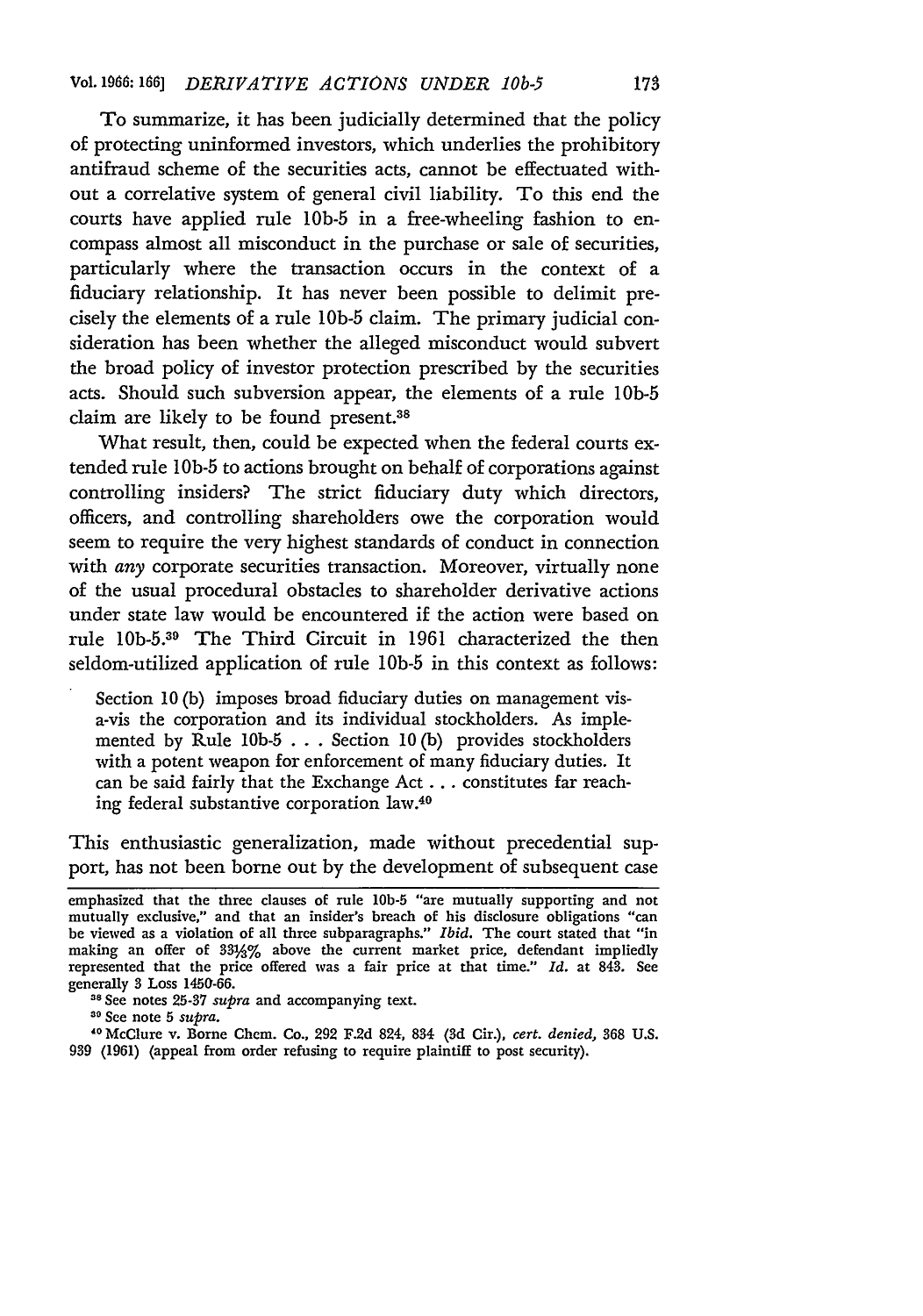law, most of which has evolved from decisions in the Second Circuit.<sup>41</sup>

### *The Cautious Beginning-Birnbaum and Pettit*

In *Birnbaum v. Newport Steel Corp.,42* minority stockholders of Newport brought a derivative action claiming that Feldman, Newport's president and controlling stockholder, had rejected an offer of merger which would have appreciably benefited the stockholders. Instead, he sold his controlling stock interest at a high premium to another corporation. Plaintiffs alleged that in the course of this transaction Feldman and the directors, whom he controlled, had breached their fiduciary duties to Newport and its other stockholders and had made misrepresentations to the latter. Plaintiffs sought federal jurisdiction under rule **lOb-5** by claiming that "these misrepresentations operated as a fraud upon the stockholders of Newport in connection with the sale of Feldman's stock." 43 The Second Circuit affirmed the dismissal of the complaint because neither Newport nor the complaining stockholders had bought or sold securities within the meaning of the rule.44 The court also asserted that rule **lOb-5** applied only to "that type of misrepresentation or fraudulent practice usually associated with the sale or purchase of securities rather than ... [the] fraudulent mismanagement of corporate affairs . . . .<sup>145</sup> This language has been relied on by defendant-insiders in subsequent cases where, in contradistinction to *Birnbaum,* they were alleged to have defrauded the corporation by causing *it* to buy or sell securities at an unfavorable price.<sup>40</sup> If deemed applicable in the latter context, the *Birnbaum* distinction between rule **lOb-5** fraud and "fraudulent mismanagement" can be taken as shorthand for the argument that no rule 1Ob-5 claims

**"193** F.2d at 462.

"Plaintiffs later brought an action under state law for breach of fiduciary duty and succeeded in obtaining relief in the celebrated case of Perlman v. Feldman, 219 F.2d **173 (2d** Cir. **1955),** *cert. denied,* 349 **U.S. 952 (1955).**

" 193 F.2d at 464.

**<sup>1&</sup>quot;** Cases in which courts in other circuits have taken cognizance of rule **lOb-5** derivative actions on behalf of corporations against insiders include Surowitz v. Hilton Hotels Corp., 342 **F.2d 596** (7th Cir. **1965)** (action dismissed because of insufficient verification of complaint); Voege v. American Sumatra Tobacco Corp., 241 F. Supp. **369, 376 (D.** Del. **1965)** (denied motion to dismiss complaint); Dauphin Corp. v. Redwall Corp., 201 F. Supp. 466 **(D.** Del. **1962)** (denied motion to dismiss complaint); Annot., **37** A.L.R.2d 649 (1954).

**<sup>12193</sup> F.2d** 461 (2d Cir.), *cert. denied,* 343 **U.S. 956 (1952).**

**<sup>&</sup>quot;0** See text accompanying notes **59, 65** *infra.*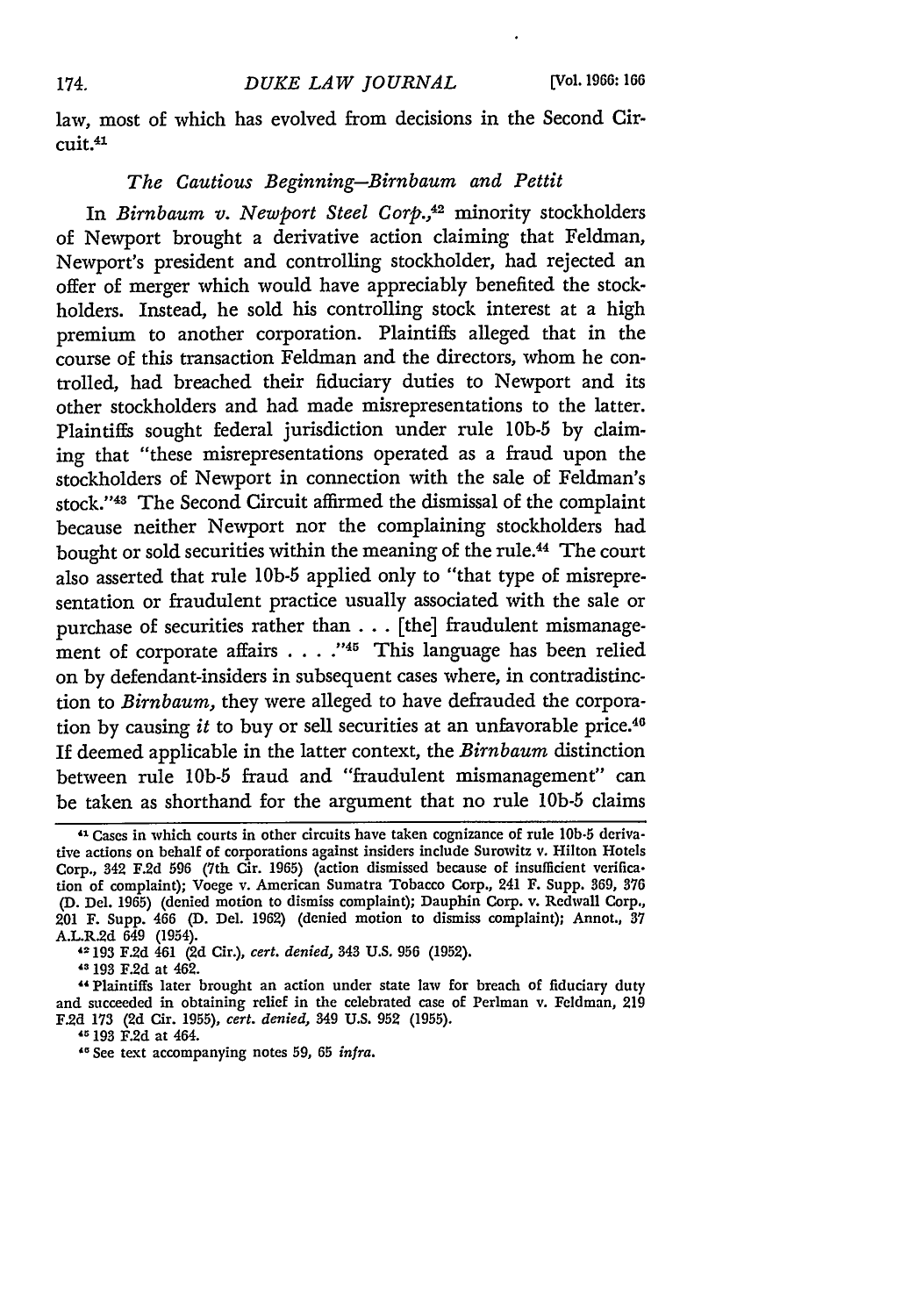### Vol. 1966: *166 DERIVATIVE ACTIONS UNDER 10b-5*

Ń

on behalf of corporations against management should be recognized.<sup>47</sup>

If *Birnbaum* in fact embraced the argument that fraudulent mismanagement is *never* a 1Ob-5 concern, the impact of the case was modified in 1963 when the massive Birrell frauds came to light in *Pettit v. American Stock Exchange*,<sup>48</sup> a derivative action.<sup>49</sup> It was claimed that Birrell, the controlling stockholder, had induced the corporation to issue him shares $56^{\circ}$  for worthless consideration and that by conspiring with the Exchange and several of its members Birrell had sold these overvalued shares to the public. Since procedural difficulties would have hampered recovery by the large and scattered number of defrauded individual investors, and because of the incredible proportions of the whole fraudulent scheme, the court felt that the case demanded a private corporate remedy under the federal securities acts. The court applied rule 1Ob-5, but warned that the rule should not be used as a basis for federal inquiry into internal corporate affairs where a purchase or sale of securities is only "incidental to a major mismanagement issue."<sup>51</sup> However, the court continued, if the transaction involves an "abuse of the securities trading process" and recourse to the federal securities laws is necessary for an adequate remedy, the fact that the action is against insiders does not in itself render rule 10b-5 inapplicable.<sup>52</sup> This restrained approach seemed to indicate

**" The** argument may be summarized as follows: The Exchange Act was obviously a broad assertion by Congress of its power to regulate securities transactions, but it is equally clear that Congress did not intend to create a body of federal law for regulation of the internal affairs of ordinary business corporations. Congress has repeatedly rejected proposed legislation which would have this effect. Instead, corporate mismanagement and breach of fiduciary duty have deliberately been left to state law, and it has adequately coped with these problems whether or not they occur in connection with a corporate securities transaction. It may be true that desirable procedural and perhaps substantive changes would be effected by permitting shareholder derivative actions to be based on rule **lOb-5** rather than state law, but such changes should be accomplished, if at all, by a comprehensive legislative approach, not by piecemeal judicial lawmaking. See **63** COLUm. L. REv. 934, 934-44 (1963); Comment, 74 YALE L.J. 658, 681-82. See generally Ruder, *supra* note 4.

**"8 217** F. Supp. 21 (S.D.N.Y. 1963).

<sup>40</sup> The action was brought on behalf of the corporation by its trustees in reorganization and was not-a *shareholder* derivative action. *Id.* at 21.

**1o** Notwithstanding any accounting concepts to the contrary, the issuance of stock by a corporation is a "sale" within the meaning of rule **lOb-5.** Hooper v. Mountain States Sec. Corp., **282 F.2d 195, 203** (5th Cir. 1960), *cert. denied,* **365 U.S.** 814 **(1961). "1217** F. Supp. at **25.**

2 *Ibid.*

The court noted that the case consisted of two fraudulent securities transactions: (1) Birrell's inducing the corporation to issue him stock for virtually worthless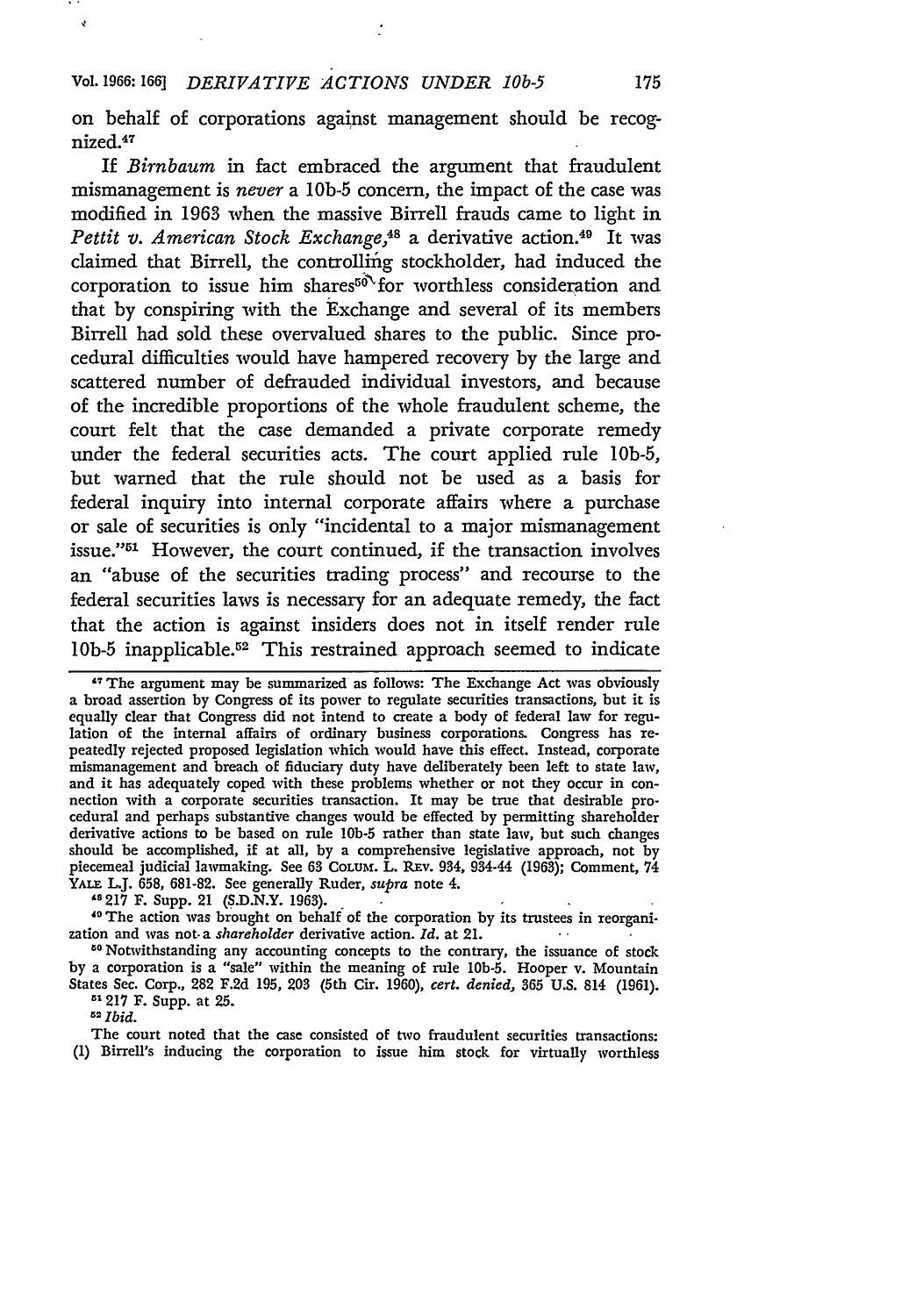that *Pettit* would be construed as representing the outer limit of derivative actions against insiders under rule lOb-5.

## *Extension of Pettit-The Search for the "Elements"*

Shortly after *Pettit* was decided, a corporate action was brought in the District Court for the Southern District of New York against three former directors and officers in *New Park Mining Co. v. Cranmer.53* One of the allegations was that defendants had caused plaintiff New Park to purchase stock at an inflated price in companies in which the defendants had recently acquired a stock interest for negligible consideration. Plaintiffs claimed that by concealing this course of conduct from New Park, defendants had rendered themselves liable to that corporation under rule lOb-5. Without attempting to define the substantive "elements" of a rule **lOb-5** claim, the court held New Park's allegations legally sufficient. The court also cited *Pettit,* with no mention of its exceptional facts, for the general proposition that "it is immaterial whether the purchase or sale was part of a larger scheme of corporate mismanagement if the *elements* of a claim under ..**.**Rule **lOb-5** are otherwise present."54 This extension of *Pettit* has continued to be the general

consideration ana (2) Birrell's conspiring with members of the American Stock Exchange to sell the overvalued stock to the public. The court observed that the first these transactions would suffice to justify the invocation of rule **lOb-5** on behalf of the corporation, but emphasized that "both transactions being one overall scheme in which the channels of interstate commerce, the mail, and the Exchange were used for fraudulent manipulation, and in which people trading in corporate securities through the-Exchange facilities were damaged, defendants' effort to characterize the trustees' claim as one of 'corporate mismanagement' to which Section 10(b) would not apply is invalid and must be denied effect." *Id.* at 26.

The court also rejected defendant Exchange's contention that since it **had** not conspired with Birrell until after he had fraudulently induced the corporation to issue the stock, the fraud practiced by the Exchange could not be said to have caused damage to the corporation but rather only to the individual investors who had bought the stock. Emphasizing the broad effect of the overall fraudulent scheme and the difficulties which the individual investors would face in pursuing a remedy, the court simply swept aside defendant's technically appealing causation argument and permitted the corporate action in order to achieve an adequate remedy and prevent a subversion of the policies of the securities acts. *Id.* at **26-28.** For a criticism of the court's reasoning in this respect see Comment, 74 **YALE** L.J. 658, 679 n.86 (1965).

<sup>53</sup> 225 F. Supp. 261 (S.D.N.Y. 1963).<br><sup>54</sup> Id. at 266. The court reasoned that to bar corporate actions against insiders under rule **lOb-5** would create the anomaly that "corporate officers and directors would possess an immunity from the consequences of their fraud under Section 10-b and Rule **lOb-5** which outsiders who may have collaborated with them in defrauding the corporation would not possess **......** *Ibid.* This "anomaly," however, would hardly seem to rebut the arguments against complementing insider liability for abuse of corporate position under state law with additional liability to the corporation under rule **lOb-5.** See note 47 *supra* and accompanying text. The court's reasoning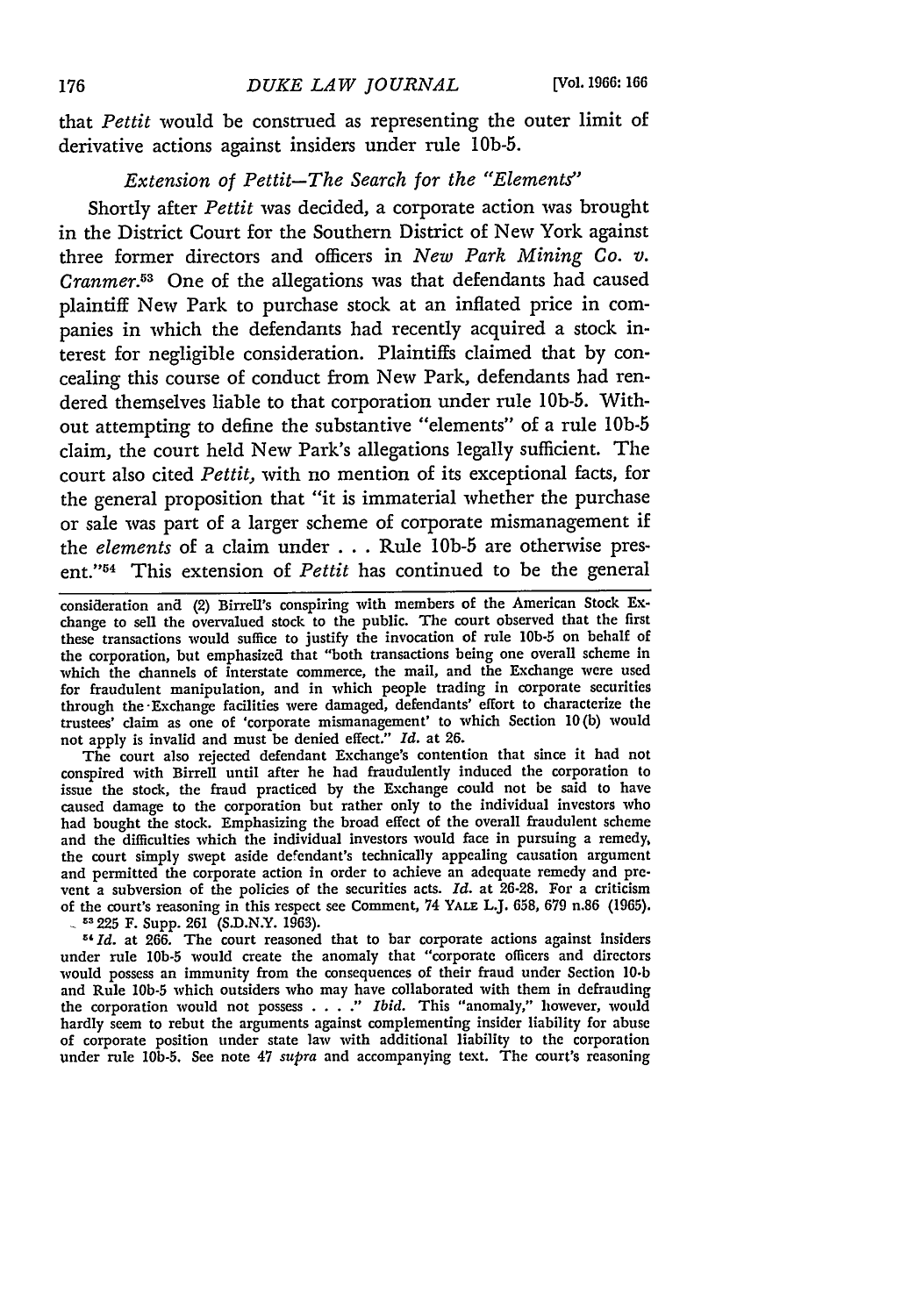position to which the courts ostensibly adhere. Subsequent decisions, however, underscore the difficulty the courts have encountered in determining when the "elements" of a rule lOb-5 derivative claim are present.

In *Ruckle v. Roto Am. Corp.,55* a minority director of Roto successfully asserted a claim for injunctive relief under rule **lOb-5** against defendants, who constituted a controlling majority of the board of directors. The facts alleged were that plaintiff, the largest single shareholder of Roto, had amassed enough support to eliminate control of the board by the defendants at the next annual shareholders meeting. With the date set for the meeting approaching, the defendants launched an effort to retain control which, according to the plaintiffs, was at all times "glaringly apparent."<sup>56</sup> They announced a postponement of the shareholders meeting, falsely claiming that the latest financial statements had not yet been prepared. Then they convened the board to approve the issuance and sale of a large block of treasury stock at a low price to persons who had agreed either to vote as directed or resell to the defendants. Denying plaintiff's demands for production of the latest financial data and for discussion of all aspects of these transactions the defendants quickly stamped the imprimatur of the board upon the proposed sale.<sup>57</sup> The plaintiff then sought injunctive relief under rule 10b-5, characterizing the alleged conduct as "a series of acts and practices which operate as a fraud or deceit not only upon the stockholders . . . but on the corporation itself."<sup>58</sup>

Relying on *Birnbaum,* the defendants argued that the plaintiff had at most alleged the effectuation of corporate mismanagement by a majority of the board in the fact of his protest, not "that type of misrepresentation or fraudulent practice usually associated with the sale or purchase of securities."<sup>59</sup> It was further suggested that a corporation could not possibly be "defrauded" within the meaning of rule **lOb-5** by the controlling majority of its board of directors.<sup>60</sup>

The court of appeals, however, rejected these defenses and held

**00** 359 F.2d at **29,**

could logically be extended to embrace the proposition that the outsider should have the same fiduciary responsibility to the corporation under state law as the insider, a radical departure from concepts of fiduciary duty.

**<sup>5 339</sup> F.2d** 24 **(2d** Cir. 1964).

**<sup>50</sup>**Reply Brief for Plaintiff, **p. 7.**

**<sup>11</sup> 339 F.2d** at **26.**

rs Statement of Points and Authorities for Plaintiff, p. **5.**

**<sup>11</sup>** Memorandum in Support of Motion to Dismiss, p. **5.**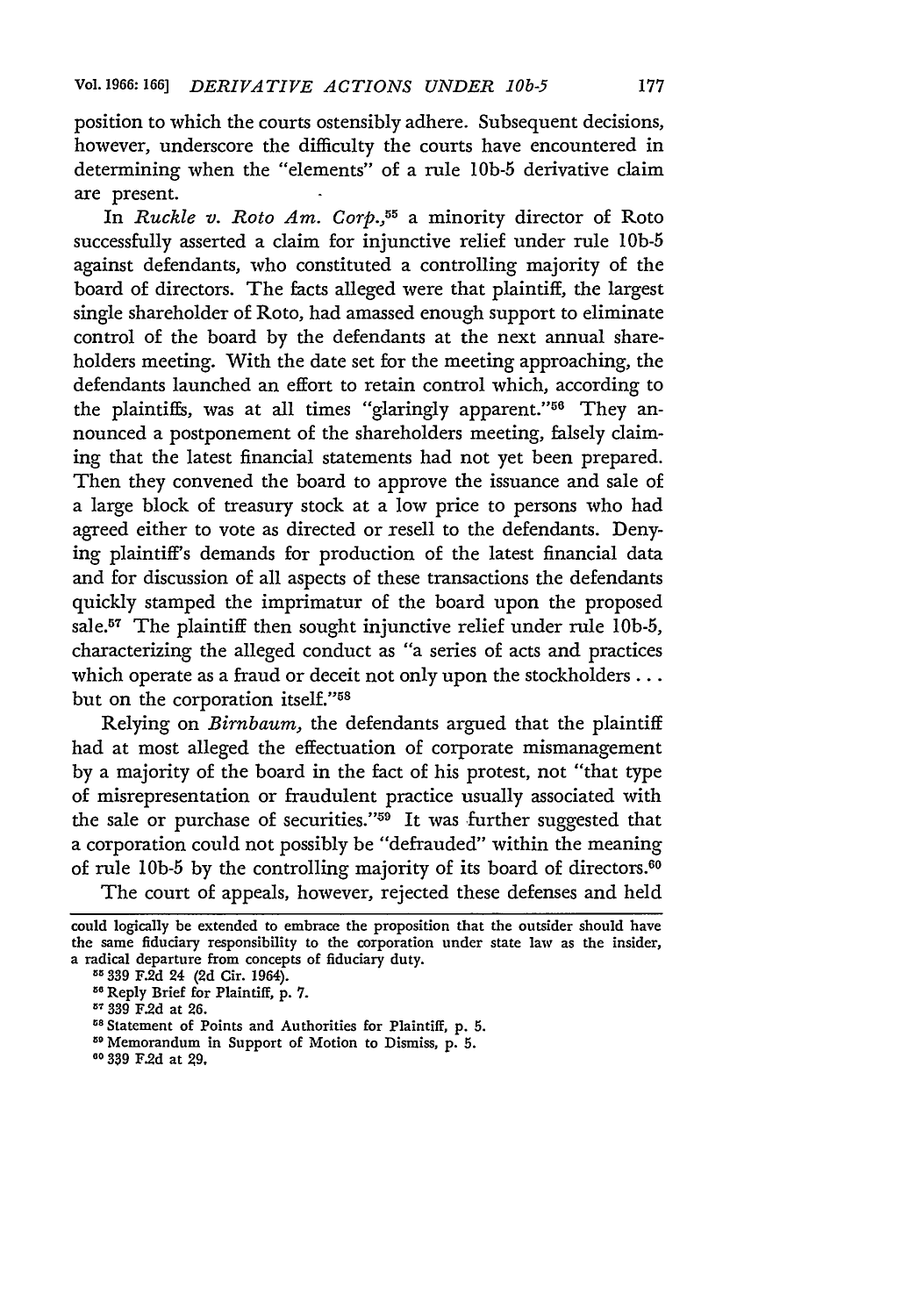that a valid claim under rule **lOb-5** had been stated.61 *Birnbaum* was distinguished as applicable only when the allegedly defrauded corporation was not a buyer or seller of securities. 62 The conceptual difficulty arising from the fact that the defendants constituted a majority of the board was disposed of by the court as follows:

[A] majority or even *the entire board of directors* may be held to have defrauded their corporation. When it is practical as well as just to do so, courts have experienced no difficulty in rejecting such cliches as the directors constitute the corporation and a corporation, like any other person, cannot defraud itself.<sup>03</sup>

The court did not attempt to categorize defendants' conduct as violative of a particular clause of rule lOb-5; all three provisions were apparently deemed applicable to the "failure *or refusal"* to disclose pertinent facts to the minority directors. It was clearly considered immaterial that the allegedly unlawful scheme was, as the plaintiff stated, so "glaringly apparent" that he was not actually deceived. The corporation, not the plaintiff, was the "defrauded" seller of securities. $64$  The court reasoned that to deny a corporate rule **lOb-5** claim in the circumstances of *Ruckle* would, as a practical matter, destroy any remedy against the defrauding directors under the securities acts, undercutting the basic policies behind them by leaving the minority shareholders unprotected and facilitating the public distribution of worthless securities.<sup>65</sup>

Shortly after its decision in *Ruckle,* the Second Circuit was confronted with another **lOb-5** derivative action in *O'Neill v. Maytag.60* As in *Ruckle,* the controversy arose out of a control maneuver by the directors, but the court in *O'Neill* affirmed the district court's dismissal<sup>67</sup> of the claim. The *O'Neill* case arose from director action which resulted in a barter of a block of the corporation's outstanding securities on terms which were clearly disadvantageous to the corporation. In 1958 National and Pan American World Airways had each issued 400,000 shares of its own common stock to a trustee

*<sup>01</sup>Id.* at 27-28.

*<sup>62</sup> Ibid.* The district court in an unreported decision had dismissed plaintiff's complaint, relying primarily on *Birnbaum* and O'Neill v. Maytag, **230** F. Supp. **235** (1964). Appeal in the latter case was pending at the time the court of appeals rendered its decision in *Ruckle.*

**<sup>63 39</sup>** F.2d at **29.** (Emphasis added.)

*e6 Id.* at 28.

<sup>&</sup>lt;sup>65</sup> *Id.* at 28-29.

**<sup>6&#</sup>x27; 339** F.2d 764 (2d Cir. 1964).

**<sup>17</sup>**O'Neill v. Maytag, **230** F. Supp. **235** (S.D.N.Y. 1964).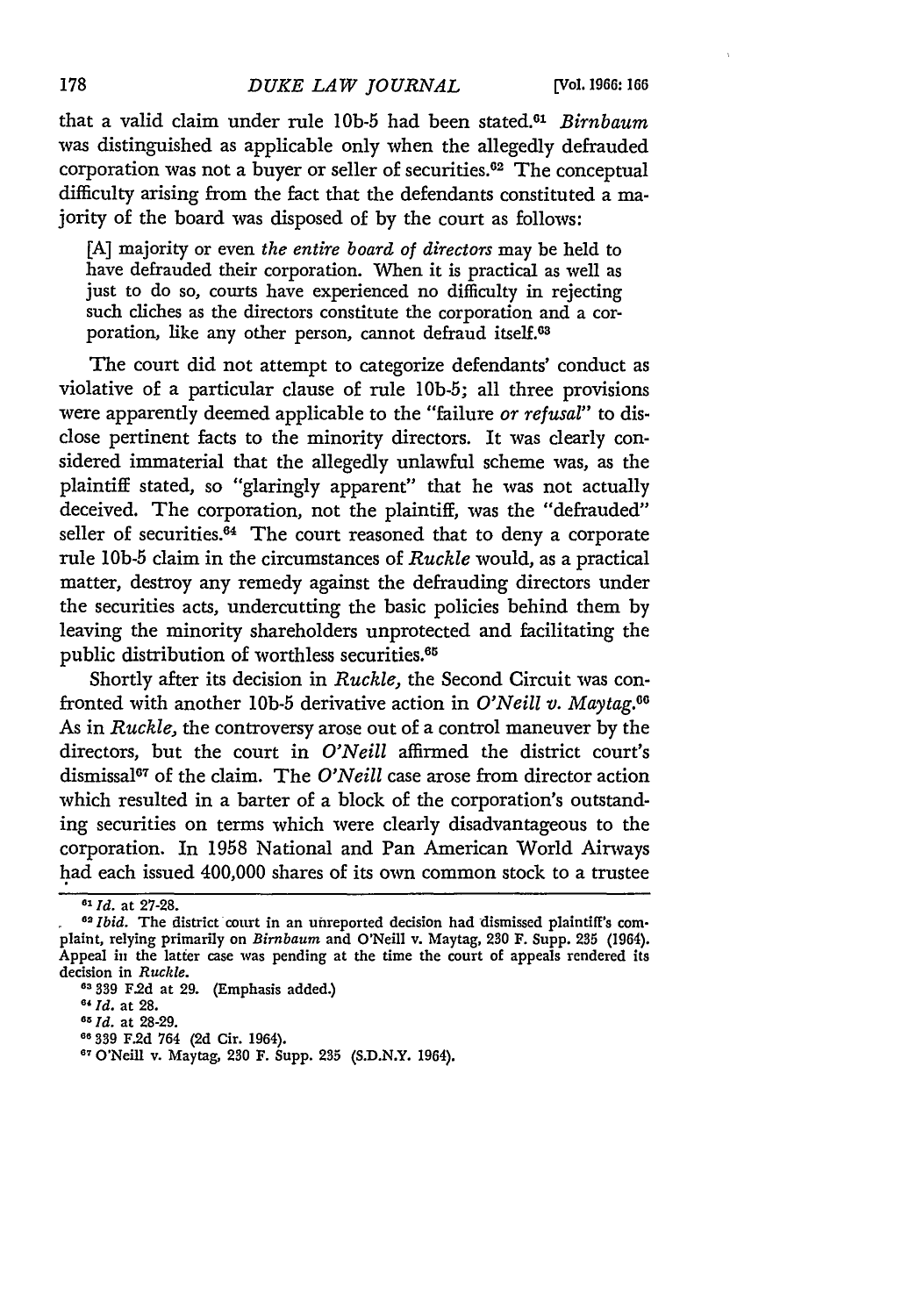for the benefit of the other. Finding this cross ownership detrimental to the public interest, the Civil Aeronautics Board ordered the companies either to sell or to re-exchange the stock.<sup>68</sup> Two of National's substantial shareholders and directors, Maytag and Swim, were in complete control of its board of directors, but the block of National shares held by the trustee for Pan American constituted a threat to their control.69 For the alleged sole purpose of eliminating this threat, National's board of directors unanimously approved an exchange of 390,000 of the National shares held by Pan American for **353,000** of the Pan American shares held by National. This exchange ratio was extremely unfavorable to National because the shares of its own stock which were acquired were valued on the New York Stock Exchange at about \$1,800,000 less than the Pan American shares released. <sup>70</sup>

The plaintiff proceeded on a tack similar to that taken by his counterpart in *Ruckle.* The alleged conduct was characterized as a scheme and course of conduct which operated as a fraud upon National and its stockholders.<sup>71</sup> Further, the defendant again relied on *Birnbaum,* contending that plaintiff had at best alleged a claim under state law for corporate waste and breach of fiduciary duty since no fraud or *deception* of any kind had been alleged, much less fraud of the type usually associated with securities trading.<sup>72</sup>

The court of appeals essentially accepted the defenses interposed, stating that:

There can be no serious claim of deceit, withheld information or misstatement of material fact in this case....

.... The question posed by this case is whether it is sufficient for an action under Rule **lOb-5** to allege a breach of... fiduciary duties where the breach does not involve deception.73

The court reasoned that a negative answer to this question followed from its acceptance of the *Birnbaum* view that rule **lOb-5** applied

The defendant further asserted that "deception under rule **lOb-5** contemplates the creation by one person of a false appearance, whether by deed, word, or silence, which is transmitted to another person inducing him to buy or sell .... But here the charge is that all persons involved in the share exchange **.** . **.** were all guilty of breaching their fiduciary duties. Deception was thus impossible." *Id.* at **19.**

**73 39 F.2d** at **767.**

**<sup>3&#</sup>x27; \$39 F.2d** at **766.**

Brief for Plaintiff, pp. 6-7.

**<sup>7</sup>o 339 F.2d** at 767.

**<sup>71</sup>**Brief for Plaintiff, p. 8. **<sup>7</sup> <sup>2</sup>**Brief for Defendants, p. 8.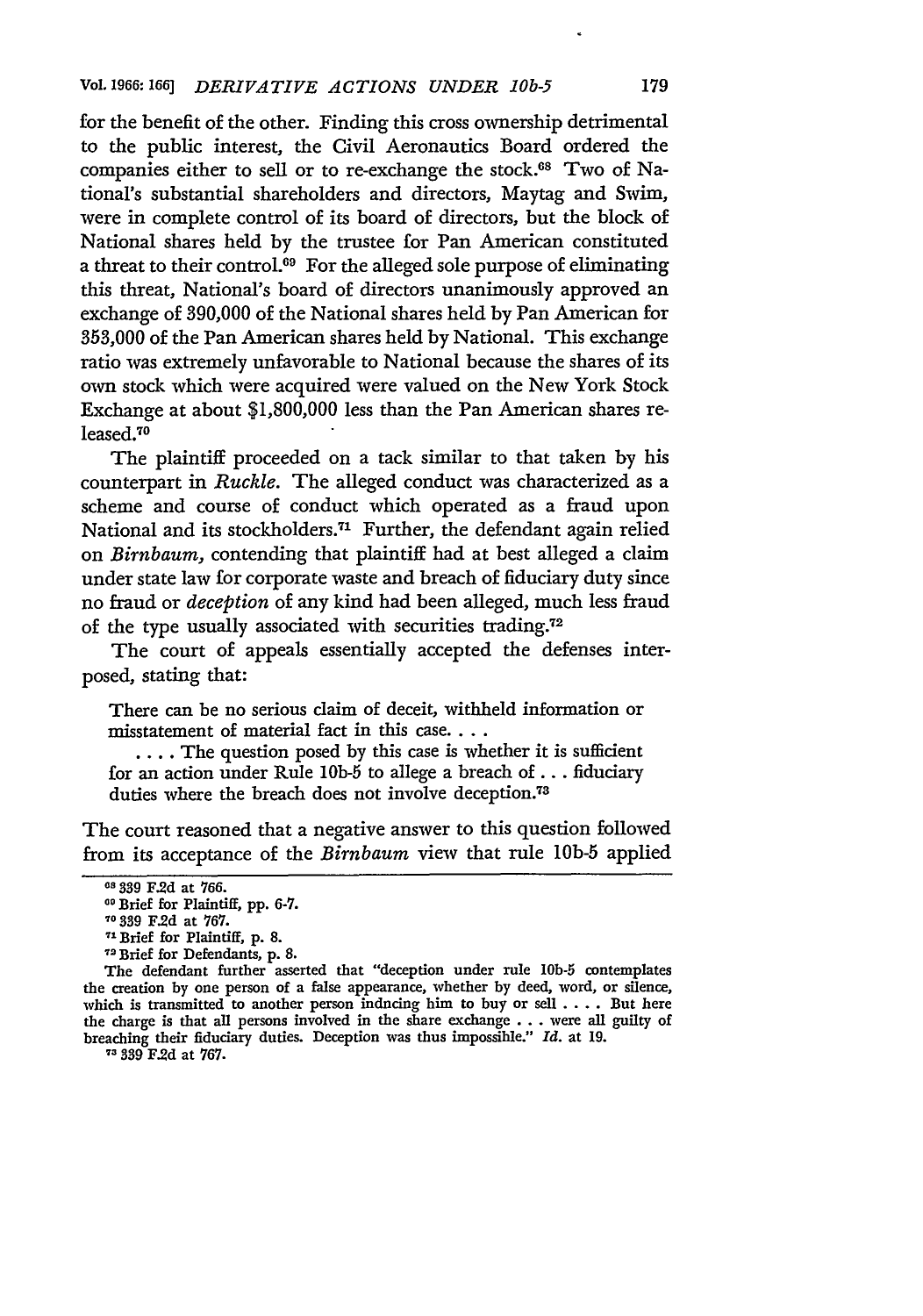solely to the usual type of fraud in securities transactions and not to the state law matter of "fraudulent mismanagement."<sup>74</sup> No rule **lOb-5** claim is stated in the absence of "an allegation of facts amounting to *deception,"* although "it need not be deception in any restricted common law sense . . . . "<sup>75</sup> The *O'Neill* court did note that the occurrence of the alleged deception within the corporate structure would not in itself prevent the application of rule 10b-5.<sup>76</sup> In this respect the court distinguished *Ruckle* as involving "a clear allegation of deception."<sup>77</sup>

Within the matrix of these rationales, the District Court for the Southern District of New York in *Barnett v. Anaconda Co.,7 <sup>8</sup>* purported not only to follow *Ruckle* and *O'Neill* simultaneously but also to add a new "element" which it found to be consistent with both. In *Anaconda* a rule **lOb-5** derivative action was brought on behalf of a subsidiary corporation against both its directors and the parent corporation. It was alleged that the parent and the directors of the subsidiary had collaborated to enable the parent to acquire all the assets of the subsidiary in exchange for stock of an inadequate value. This transaction required approval **by** the owners of two-thirds of the subsidiary's stock.79 However, because the parent owned seventy-three per cent of the subsidiary's stock, the approval was assured. Nevertheless, the parent chose to camouflage the questionable aspects of the transaction **by** causing the directors of the sudsidiary to distribute a false and misleading proxy statement for its upcoming special shareholders meeting. At the meeting the parent utilized its dominant stock interest to dictate approval of the sale of the subsidiary's assets. **A** minority shareholder of the sub-

*<sup>7&</sup>quot; Id.* at **768.**

**<sup>71</sup>***Ibid.*

The court observed that the particular breach of fiduciary duties commonly occasioned through the purchase or sale of securities, such as breaches **by** brokers and investment advisors, "may well be the kind of 'fraudulent practice usually associated with the sale or purchase of securities'" and thus violative of rule **l0b.5** even in the absence of "deception." *Id.* at **769.**

<sup>&</sup>lt;sup>76</sup> *Id.* at 768. The court intimated that deception within the corporate structure would be grounds for a **lOb-5** claim even where *all* the directors participated in the alleged fraud. However, the court cautioned that rule **lOb-5** should not serve as the federal court's "mandate to inquire into every allegation of breach of fiduciary duty respecting the issuance or sale of corporate securities." *Ibid.*

*<sup>77</sup> Id.* at **768.**

**I8 238** F. Supp. **766 (S.D.N.Y. 1965).**

**<sup>&#</sup>x27;I DEL. CODE ANN. tit. 8, §§ 271, 275** (c) **(1953).**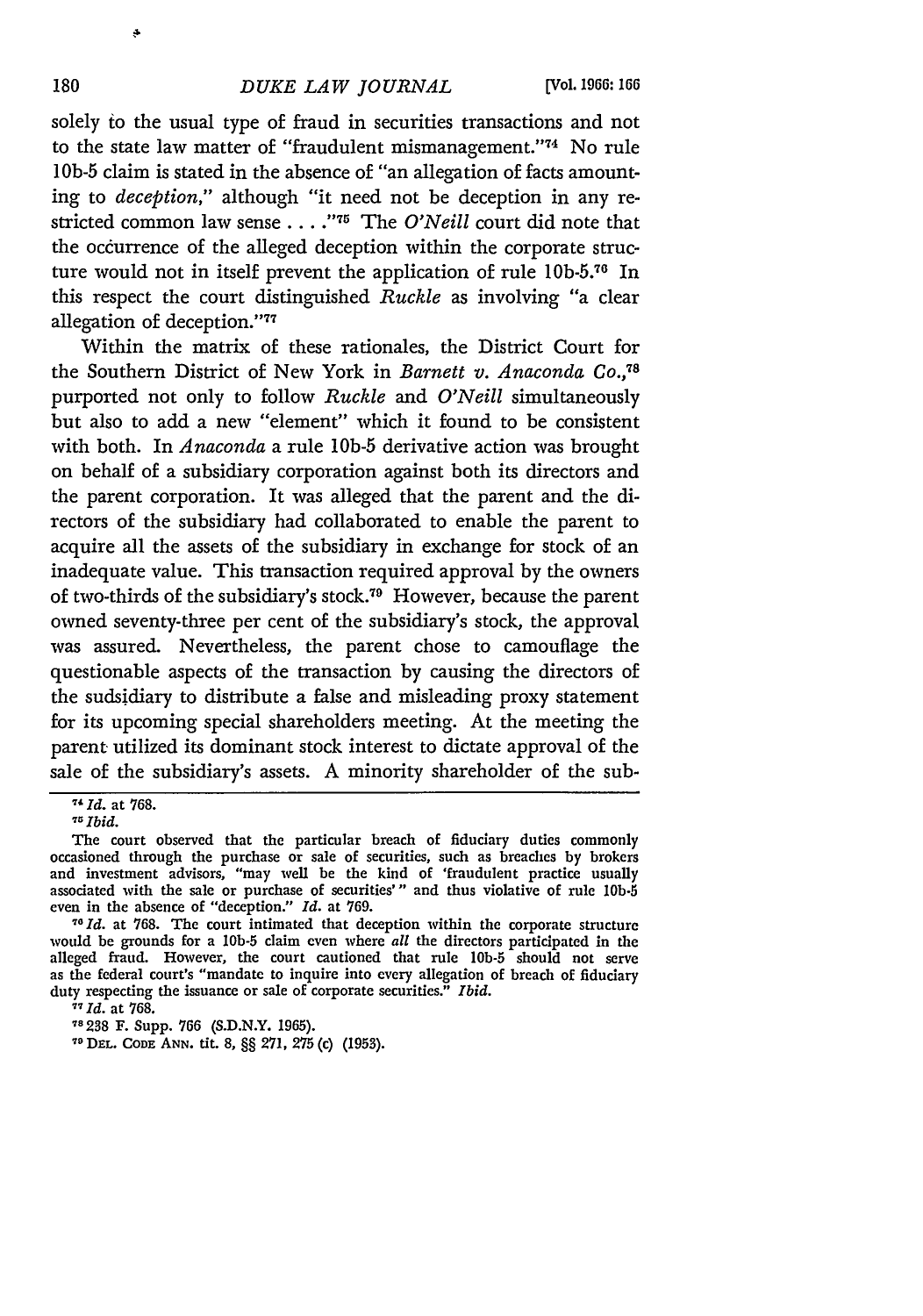sidiary then brought a derivative action under rule **1Ob-5** against its directors and the parent.<sup>80</sup>

The court stated that the rule to be derived from *Ruckle* and *O'Neill* was that allegations of deception **"by** way of affirmative misrepresentation or omission of material facts" were indispensable. 8' However, the court reasoned that even though the plaintiff in *Anaconda* had alleged deception his claim was defective because there was no "causal relationship" between the deception and plaintiff's damage. The minority shareholders of the subsidiary could not possibly have blocked the parent's course of action **by** any "internal corporate procedures." Therefore, the parent did not have to indulge in any deception which would give rise to a rule **lOb-5** claim, and the fact that it had chosen to do so was immaterial. Plaintiff's damage was "caused" not **by** the alleged violation of rule **1Ob-5** but solely **by** breach of corporate fiduciary duty for which redress should be sought under state law.<sup>82</sup>

*Ruckle, O'Neill,* and *Anaconda* raise the following basic questions: **(1)** If *Ruckle* and *O'Neill* can be reconciled on the basis of "deception," what is the effect of making such "deception" requisite to a rule **1Ob-5** derivative claim against insiders? (2) Is the *Anaconda* "causation" requirement consistent with the *Ruckle-O'Neill* "deception" concept?

#### **1.** Deception

In both *Ruckle* and *O'Neill* it was alleged that the corporation had been or would be damaged by selling securities at an unfavorably low price. In both cases it was claimed that the defendants had utilized their control to insure approval of the sale by the board of the directors. The essence of the rule **lOb-5** claims in these cases, then, was that defendants had not allowed the board of directors to function as the decision making body of the corporation, but rather as the defendants' personal agent. Although both complaints obvi-

<sup>&</sup>lt;sup>80</sup> 238 F. Supp. at 768-69.

**<sup>0 238</sup>** F. Supp. at **768-69.** *<sup>8</sup> <sup>1</sup>***Id.** at **775.** *<sup>82</sup> Id.* at 776. Because the misrepresentations were allegedly made in proxy statements, the plaintiffs in *Anaconda* also claimed violation of and a private remedy under the federal proxy rules enumerated in Securities Exchange Act of 1934, § 14(a), 48 Stat. 895, **15** U.S.C. § 78n (a) (1964). Plaintiffs relied on the Supreme Court's broad approval of shareholder derivative actions under § 14 (a) in **J.** L Case Co. v. Borak, 377 U.S. 426 (1964). The district court also denied this claim, finding no causal relation between the director-parent action and the securities transaction being challenged. *Borak* was distinguished by reasoning that the corporate transaction in that case could not have been approved without the plaintiffs' votes. **238** F. Supp. at 771.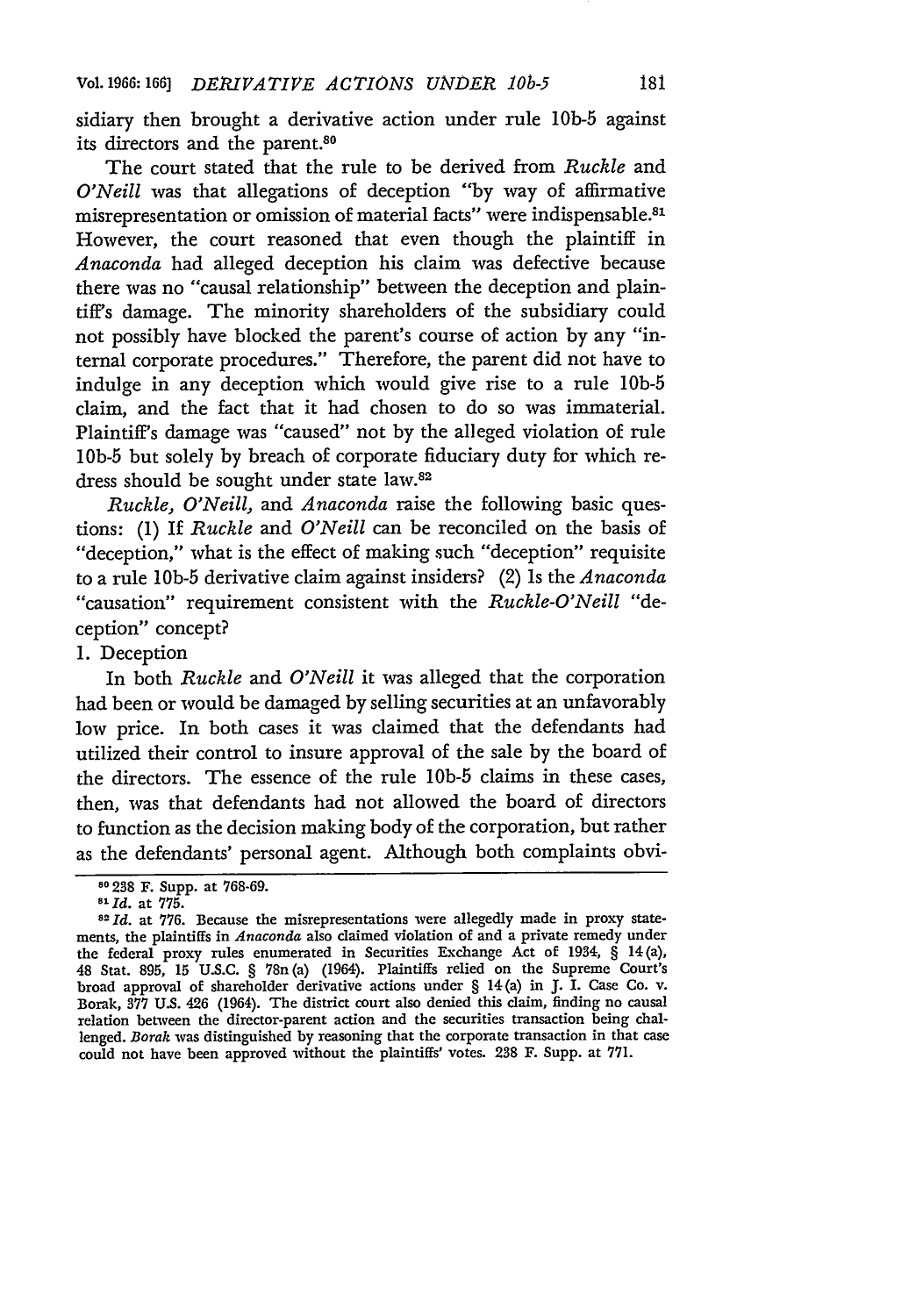ously stated a corporate claim for breach of fiduciary responsibility, only in *Ruckle* was the breach held to have been accompanied **by** "deception." Since the claim asserted in each case was that of the corporation, the decisions are reconcilable only if interpreted as holding that in *Ruckle* deception against *the corporation* was alleged but was not in *O'Neill.* However, a definition of "the corporation" is not entirely clear in these cases. Obviously, defendants who constitute the body controlling the corporate entity cannot be said to have deceived themselves. They can only have deceived the minority segment<sup>83</sup> which appears to be, therefore, "the corporation" on behalf of which the rule 10b-5 claim is really asserted.<sup>84</sup> Clearly, as the court in *Ruckle* indicates, the primary justification for recognizing derivative actions against insiders under rule **lOb-5** is to provide an adequate remedy under the securities acts for uninformed minority shareholders.<sup>85</sup> If "deception," therefore, is to be a necessary element of rule **1Ob-5** claims in the instant cases, it can only **be** meaningful in terms of its operation against the corporation's minority segment.

Certain factual differences between *Ruckle* and *O'Neill* may render the two decisions distinguishable. In *Ruckle* there was allegedly a direct confrontation of the defendants, who were a controlling majority of the board of directors, with the minority directors. Defendants, after futile attempts to deceive the minority, simply engineered the board's approval of the transaction over the minority's protest and refused to reveal facts on which the propriety of the action from the corporation's standpoint should have been judged.<sup>86</sup> In *O'Neill*, however, there was no direct communication between defendants and the complaining minority shareholders because all of the directors participated in the allegedly fraudulent conduct. The defendants merely voted the board's approval of the exchange at a grossly unfavorable ratio, motivated solely **by** the enhancement of their control. Since nothing more was allegedly attempted **by** defendants, the court concluded that the *O'Neill*

**<sup>83</sup> By** "minority segment" is meant the non-controlling element of the corporate entity which can, as in *O'Neill*, consist of shareholders holding a majority of the corporation's **stock** but who are nevertheless not in control.

**<sup>81</sup>The** derivative action, however, may inure as much to the benefit of the corpora. tion's creditors as the minority shareholders. This is demonstrably true where, as in *Pettit v. American Stock Exch.,* the action is brought **by** the corporation's trustees in reorganization. See Comment, 74 **YALE** L.J. **658, 679** n.86 **(1965).**

**<sup>85 339</sup> F.2d** at **29;** *cf.* **J.** I. Case Co. v. Borak, **377 U.S.** 426, 432 (1964).

**<sup>8&#</sup>x27;** See text accompanying note **57** *supra.*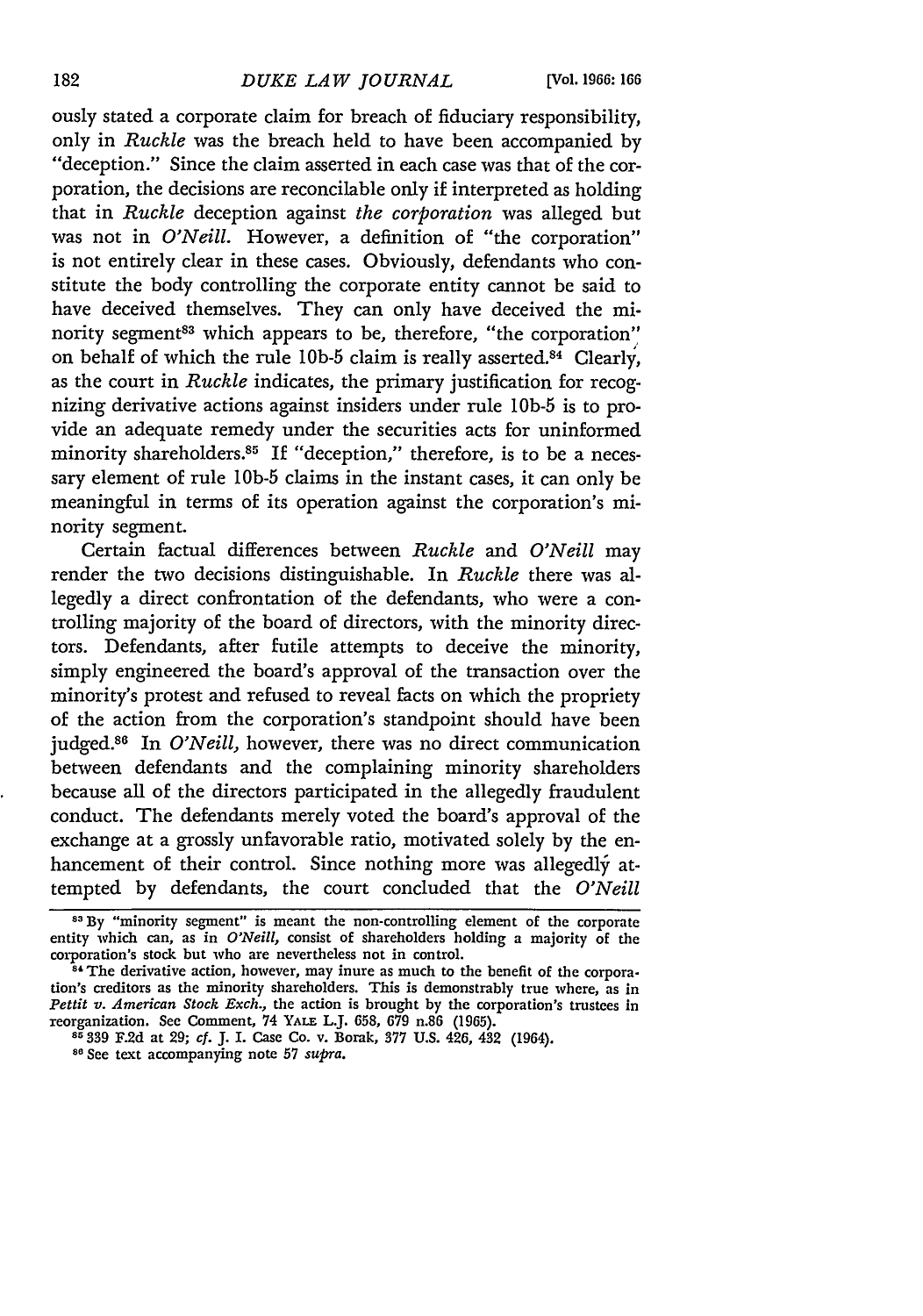complaint, unlike that of *Ruckle,* was completely devoid of any "deception," which the court defined as " 'that type of fraudulent practice usually associated with the sale or purchase of securities . . . .' "<sup>87</sup> Apparently the court's "deception" requirement can be met only **by** allegations that the defendants *actively* attempted to deceive the minority segment, generally **by** withholding or misrepresenting material facts.<sup>88</sup> If no such active deception is alleged, nothing more than a claim of "fraudulent mismanagement" is stated, for which state law and not rule **1Ob-5** is the traditional and only source of redress.

Despite this ostensible reconciliation of *Ruckle* and *O'Neill,* the Second Circuit appears to have made an abrupt change in its basic approach. In *O'Neill* the court attached crucial importance to the distinction it had drawn in *Birnbaum* between "fraudulent mismanagement" and the type of "fraudulent practice usually associated with the purchase or sale of securities."<sup>89</sup> In *Ruckle* this same distinction was ignored entirely,<sup>90</sup> and it is hard to divine the reason for according it more weight in *O'Neill.* Although *Birnbaum* was an attempted derivative action under rule **1Ob-5** against a controlling insider, it involved no sale or purchase of securities **by** the corporation. Instead, there had merely been a sale **by** the defendant insider of his own stock to another company. There was no occasion in *Birnbaum* to determine the presence or absence of "deception"; rather, it was conceded that direct misrepresentations to the minority shareholders had been alleged.<sup>91</sup> The pivotal holding in *Birnbaum* was that for a plaintiff to have been defrauded "in connection with" a purchase or sale of securities within the meaning of rule **IOb-5,** he must have actually purchased or sold some securities. It was understandably easy for the court in *Birnbaum* to find the transaction essentially one involving "fraudulent mismanagement" rather than fraud inhering in the buying or selling of securities. The particular misrepresentations were not directed to an injured party who had either bought or sold securities. Thus, the transaction lent itself to classification as something other than the type of fraudulent practice usually directed at buyers and sellers. As the

<sup>87 339</sup> F.2d at 768, quoting from *Birnbaum*.<br><sup>88</sup> This was the interpretation of the *O'Neill* "deception" requirement tendered by the court in *Anaconda.* See text accompanying note 81 *supra.*

**<sup>80</sup>**339 F.2d at 768-69.

**<sup>90 339</sup> F.2d** at 28.

**<sup>91</sup>** See text accompanying note 43 *supra.*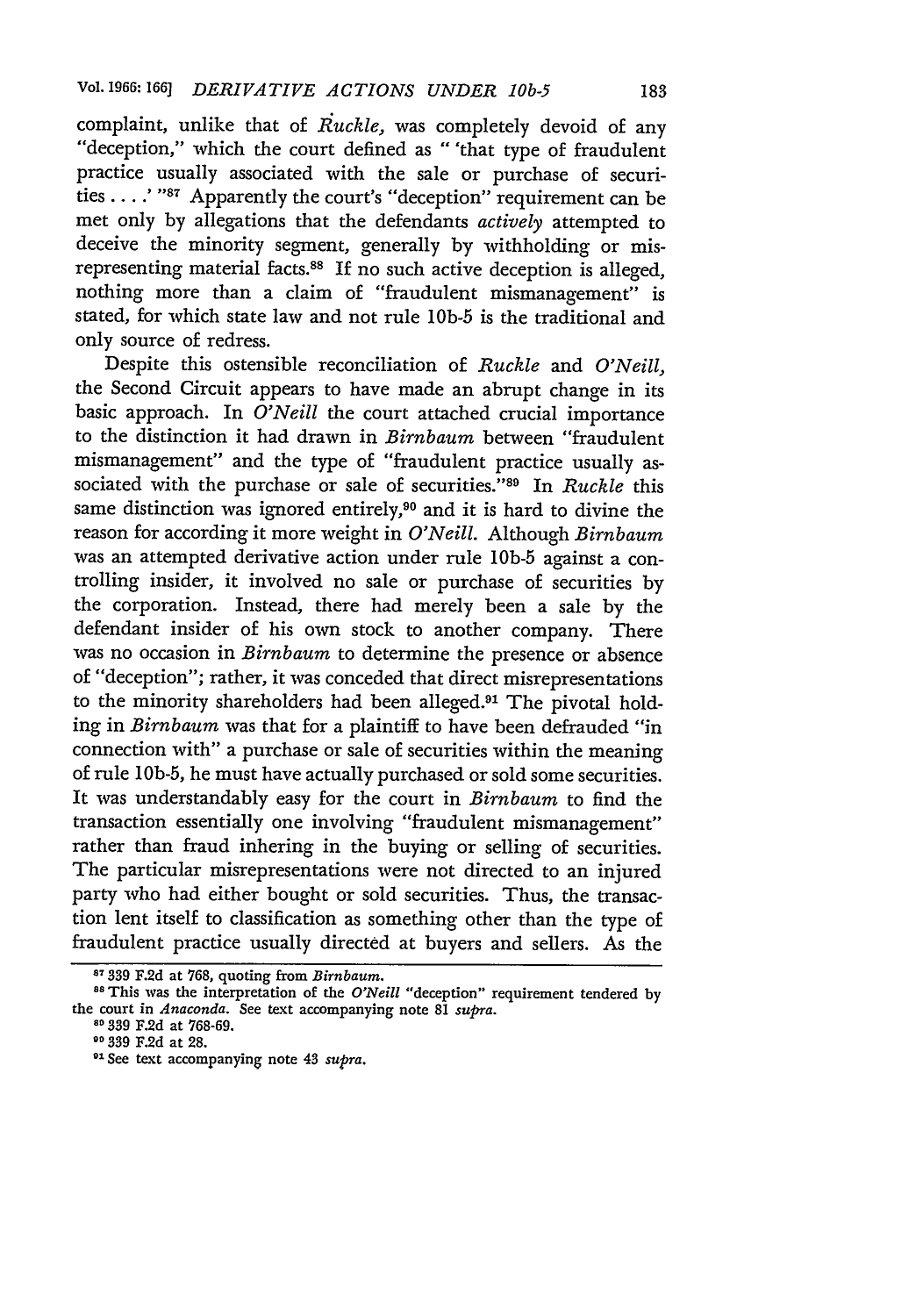court stated in *Ruckle,* the *Birnbaum* distinction seems wholly inapplicable to allegations that controlling insiders have defrauded the corporation in its capacity as a buyer or seller of securities.<sup>02</sup> Moreover, the alleged misconduct in *Ruckle,* which the court in *O'Neill* characterized as a "clear allegation of deception," can hardly be called the type of fraud usually associated with securities transactions consummated in a context of corporate control **by** in-

**9-2339 F.2d** at **28.** See 3 Loss **1770-71;** Latty, *The Aggrieved Buyer or Seller or Holder of Shares in a Close Corporation Under the S.E.C. Statutes,* **18 LAw & CONTEMP. PROB. 505, 521** (1953).

This of course assumes that the defendant insiders have effected either a sale at too low or a purchase at too high a price **by** the corporation. Otherwise, whatever damage the corporation may allegedly have suffered will presumably be regarded as resulting from mere "fraudulent mismanagement" as distinguished from rule **lOb-5** "fraud." In the recent case of Hoover v. Allen, 241 F. Supp. **213 (S.D.N.Y. 1965),** the defendant insiders allegedly caused the corporation to issue misleading statements which had the effect of depressing the value of its stock. Defendants then caused the corporation to purchase a large part of its outstanding stock at the depressed price. The minority shareholders who had not sold their stock brought a derivative action under rule **lOb-5** on behalf of the corporation to recover damages for corporate waste allegedly committed **by** defendants in the process of their control maneuver. The court held that the corporation had no rule **lob-5** claim against the defendants: **"[T]he** Company *purchased,* rather than sold, at the fraudulently depressed price, [and] the sellers and not the Company were the 'victims' of the alleged fraud. . . Indeed, the immediate effect of the Company's purchasing at a price below value was to benefit, rather than injure, the Company." *Id.* at **227.** (Emphasis supplied **by** the court.) The court stated that neither the fraudulent acquisition of control nor damages resulting from acts of waste committed **by** those in control as a result of the fraud constituted an injury to the corporation within the meaning of rule **lOb-5.** *Id.* at **228-29.** The court, however, left open the possibility of a corporate rule **lOb-5** claim on similar facts where there were allegations of "a conspiracy to loot the Company or to waste its assets." *Id.* at 228. See **3** Loss 1469. Moreover, the court noted that since the plaintiff shareholders had neither bought nor sold any securities, the *Birnbaum* rule would prevent their suing defendants under rule **lOb-5** directly. 241 F. Supp. at **228.**

*But see* Voege v. American Sumatra Tobacco Corp., 241 F. Supp. **369 (D. Del.** 1965), where the controlling stockholders of *A* corporation allegedly caused it to merge with another company which they controlled. Under state **law** the minority shareholders of *A* were required to surrender their stock for the amount designated in the merger agreement or, in lieu thereof, its value as determined in an appraisal proceeding. Defendants allegedly made false statements in order to set the surrender value specified in the agreement at an inordinately low figure. The court **held** that the plaintiff, a minority shareholder of *A* who was ignorant of the false nature of **de**fendant's statement but had requested an appraisal, was a seller within the meaning of rule **lOb-5** and could assert a claim thereunder against defendants despite any remedy which might be pursued in an appraisal proceeding under state law. 241 F. Supp. at **373-75.** The court also left open the possibility that the plaintiff shareholder could assert a rule **lOb-5** claim derivatively on behalf of *A* corporation although under state law no derivative action was permitted because of the merger. The court stated: "Where federally secured rights have been invaded and a federal statute provides for a general right to sue for that invasion, a federal court may use any available remedy to make good the wrong done." *Id.* at **376,** citing **J. I.** Case Co. v. Borak, **377 U.S.** 426, 433 (1964). See note **5** *supra.*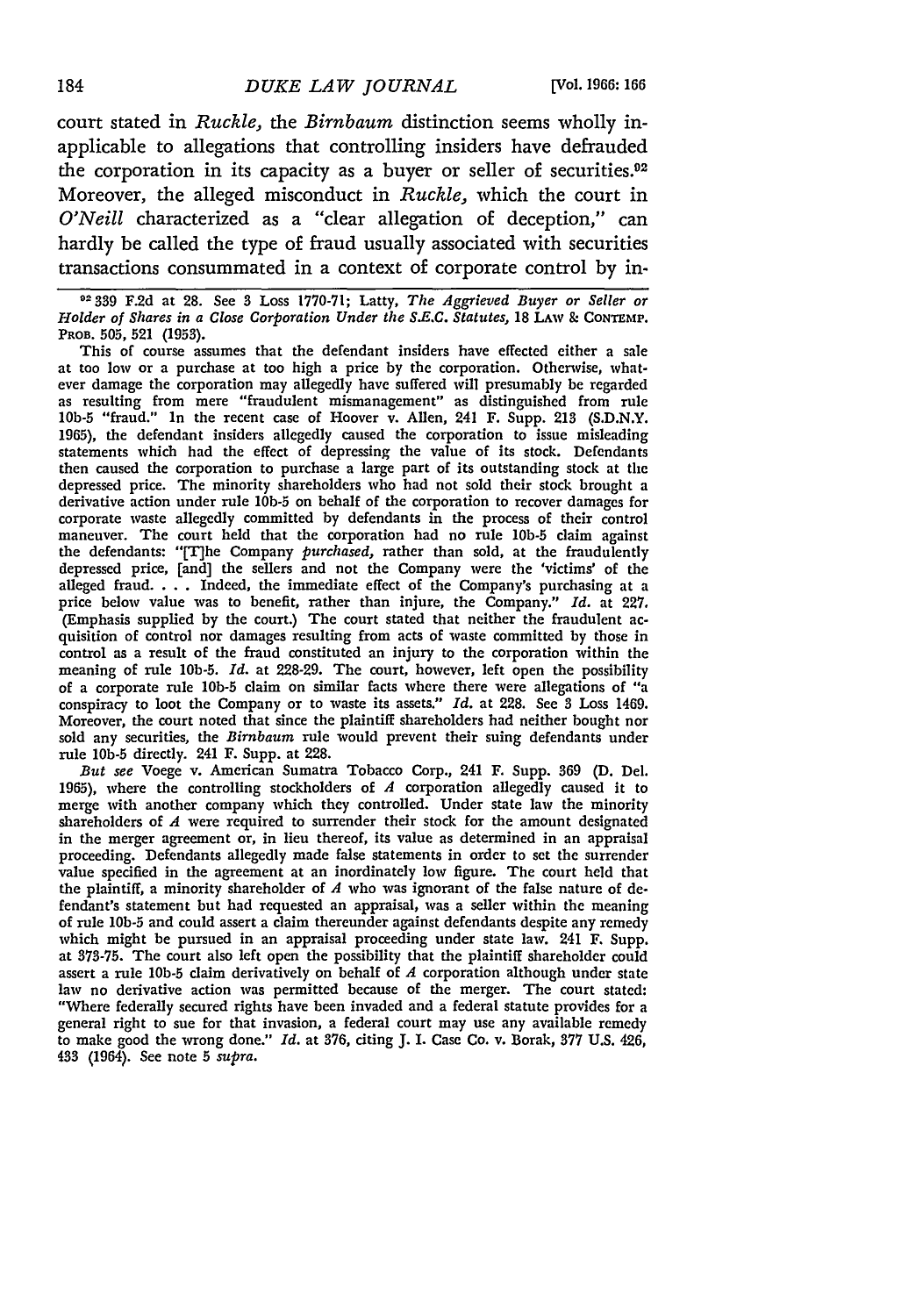siders. The *Ruckle* defendants in their face-to-face dealings with the minority directors did withhold material facts, and for this reason the *O'Neill* requirement of "deception" was said to be satisfied. However, the *O'Neill* description of *Ruckle* is somewhat misleading in this respect:

[A] majority of the board of directors .**..** *secured the board's approval* of issuance of securities at an arbitrary value *by withholding* the most recent financial statements **.... <sup>93</sup>**

If the court means that the *Ruckle* defendants secured the *minority* directors' approval of the transaction, then the statement appears inaccurate. The minority was fully aware of the control maneuver which the defendants were attempting. The minority was equally aware that the financial statements were being withheld and demanded to see them. Defendants simply refused and forced approval of the transaction.94 All that defendants could hope to accomplish by their "deception" was to hinder an injunctive suit by the minority. Outside the context of corporate control by insiders, this is surely not the usual type of rule **1Ob-5** fraud. But the whole tenor of the *Ruckle* decision was that rule **lOb-5** should be applied within this context, and that it should be used to effectuate the usual objective of its application against insiders-to prevent their exploitation of the minority shareholders.

Of course, if the court accurately assumed that the alleged breach of fiduciary duty by the defendants in *O'Neill* was accompanied by "honest disclosure,"<sup>95</sup> then its decision appears eminently sound. Rule **1Ob-5** is clearly not designed to insure an adequately informed purchaser or seller against the risk of his making a bad bargain. However, the court apparently equated "honest disclosure" with the absence of its concept of "deception," and this seems contrary to the normal meaning of rule **lOb-5** "fraud" by fiduciaries. A corporate insider dealing as an individual directly with a minority shareholder has an affirmative duty of disclosure, not a duty to refrain from *affirmative* deception.<sup>96</sup> The insider's failure to disclose material facts has been held to constitute a course

**<sup>89</sup> F.2d** at **768.** (Emphasis added.)

**o' The** *Ruckle* **court** held that a violation **of rule lOb-5 by defendants would** be accomplished **by** their "failure *or refusal"* **to** disclose material facts. **339 F.2d** at **26.** (Emphasis **added.)**

**<sup>05 339</sup> F.2d** at **767.**

<sup>&</sup>lt;sup>96</sup> See notes 35-37 *supra* and accompanying text,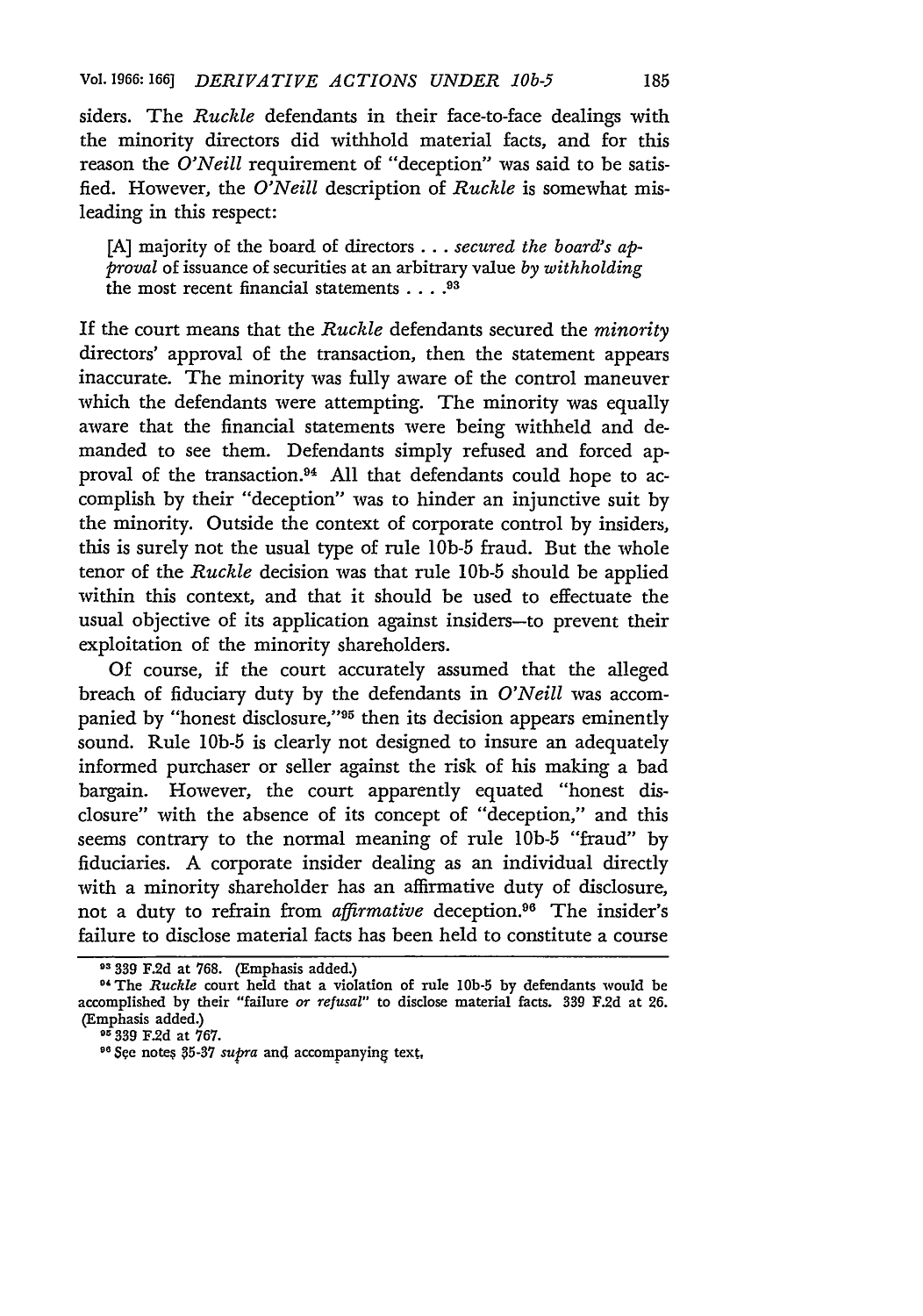of business which operates as a fraud on the minority shareholder cognizable under rule 10b-5.97 The insider's offer to purchase or sell at a certain price may be deemed an implied representation that the stated price is his judgment of the value of the security.<sup>08</sup> These standards, and argnably the more stringent ones applicable to broker-dealers,<sup>99</sup> would seem even more appropriate where, as in *O'Neill,* all the directors effect a sale or purchase by the corporation. In such a case the corporate power structure renders the shareholders of the minority segment much more vulnerable to insider exploitation than they would be in a direct confrontation. Therefore, the alleged approval of the corporation's sale of securities by the *O'Neill* directors without consideration of any material facts except their desire to use \$1,800,000 in corporate funds to cement their control, would seem to operate as a fraud on "the corporation" under rule **lOb-5. <sup>100</sup>**

In rejoinder to this contention, the *O'Neill* court asserted that the defendants did nothing more than exercise their corporate control positions for their own purposes. This may have been a breach of fiduciary duty, but was not deemed to be the "deception" which is requisite to support a corporate rule 1Ob-5 claim. In rebuttal, however, it may be argued that defendants had no need to resort to any active "deception." This fact is the anomaly of the "deception" requirement: where the control of exploiting insiders over the corporate mechanism they employ approaches the absolute, as in *O'Neill,* the necessity for the usual type of fraudulent practice decreases. Correlatively, there is an increase in the vulnerability of the minority segment whose protection is the justification for applying rule 10b-5 at all. Thus, a successful derivative action against insiders under rule 1Ob-5 becomes least likely where it is most needed.

<sup>9</sup> See text accompanying note **36** *supra.*

**<sup>98</sup>See** note **37** *supra.*

**<sup>11</sup>** See text accompanying notes **25-38** *supra.*

**<sup>100</sup>**Such an interpretation was rendered **by** the court in *Ruckle,* which relied on § (3) of rule **lOb-5. 339 F.2d** at **28-29.**

The implication which minority stockholders would fairly be expected to draw from a sale **by** the directors is that the price paid was reasonable and that the directors were motivated **by** a proper corporate purpose in approving the transaction. Achievement of quite different and culpable ends may thus be sufficient to denote such action as implied misrepresentation.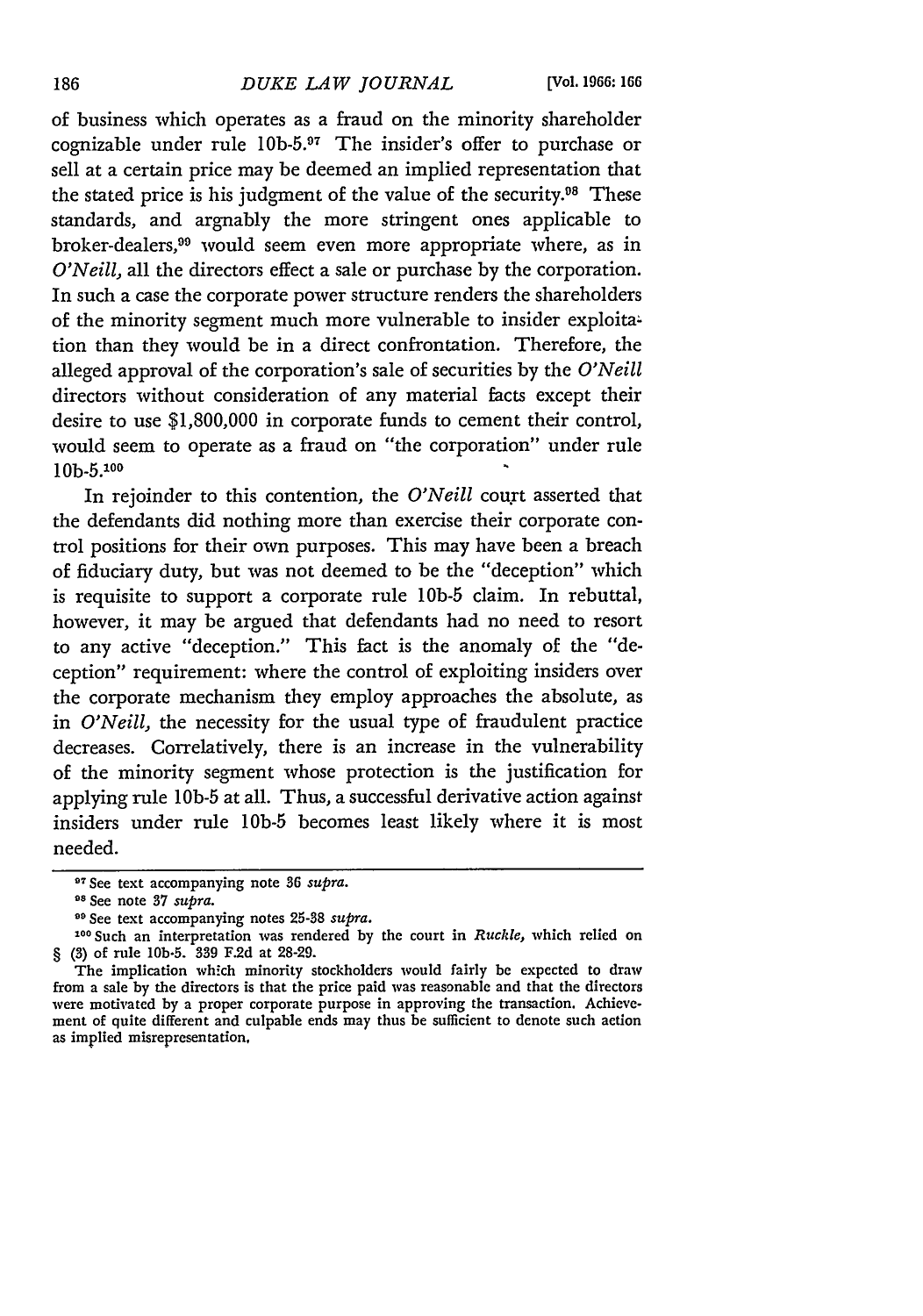#### 2. Causation

The jeopardy of the minority wrought by the artificialities of the "deception" concept would become completely entrenched if the *Anaconda* "causation" requirement were to be approved by the Second Circuit. This theory insulates controlling insiders even where the minority has been actually deceived. According to the district court in *Anaconda,* if the minority could not have prevented the alleged breach of fiduciary duty by any intracorporate procedures, the fact that the breach was accompanied by "deception" is immaterial.<sup>101</sup> The "deception" which would otherwise give rise to a rule **lOb-5** derivative claim becomes meaningless because the defendants could have accomplished their breach of duty without it. The breach of fiduciary duty is therefore said to be the only cause of the corporation's damage and actionable exclusively under state law.

The district court's "causation" theory may be short-lived, however, because it appears incompatible with the holding by the Court of Appeals in *Ruckle* and its rationale in *O'Neill.* In *Ruckle* there was no intracorporate procedure by which the plaintiffs could have prevented approval of the transaction.102 Plaintiff's only recourse was to threaten and/or actually pursue a legal remedy. The possibility of seeking legal relief is the reason why non-disclosure, contrary to the *Anaconda* court's reasoning, is meaningful in this type of case.103 Legal proceedings also constituted the only means of stopping the *O'Neill* defendants, where the court clearly indicated

defendants had permitted a shareholder meeting before approval of the allegedly fraudulent sale. The defendants were able to effect the approval because there was no intracorporate procedure **by** which the defendants could be forced to permit the shareholders meeting to be held. See text accompanying notes 57, 93-94 *supra.*

With respect to the district court's efforts subsequent to *Anaconda* to employ or limit the "causation" theory, *compare* Hoover v. Allen, 241 F. Supp. **213** (S.D.N.Y. 1965), *with* Eagle v. Horvath, 241 F. Supp. 341 (S.D.N.Y. 1965), *and* Voege v. American Sumatra Tobacco Corp., *supra* note 101.

**<sup>103</sup>**Fleischer, *"Federal Corporation Law": An Assessment,* **78** HARv. **L.** REV. 1146, 1164 **(1965).**

**<sup>101</sup>**The court derived its "causation" requirement from List v. Fashion Park, Inc., 340 **F.2d** 457 (2d Cir. 1965). In *List,* an individual plaintiff alleged that a defendantdirector had concealed material facts in purchasing the plaintiff's stock. The court of appeals affirmed a judgment for defendant because the evidence revealed that plaintiff would not have acted differently had he known the undisclosed facts. *Id.* at 463-64. Surely it does not follow that recovery would have been denied merely because the defendant could have *forced* plaintiff either to sell or bring legal proceedings. See Voege v. American Sumatra Tobacco Corp., 241 F. Supp. 369 (D. Del. 1965). 102 Prevention of the transaction in *Ruckle* would only have been possible if the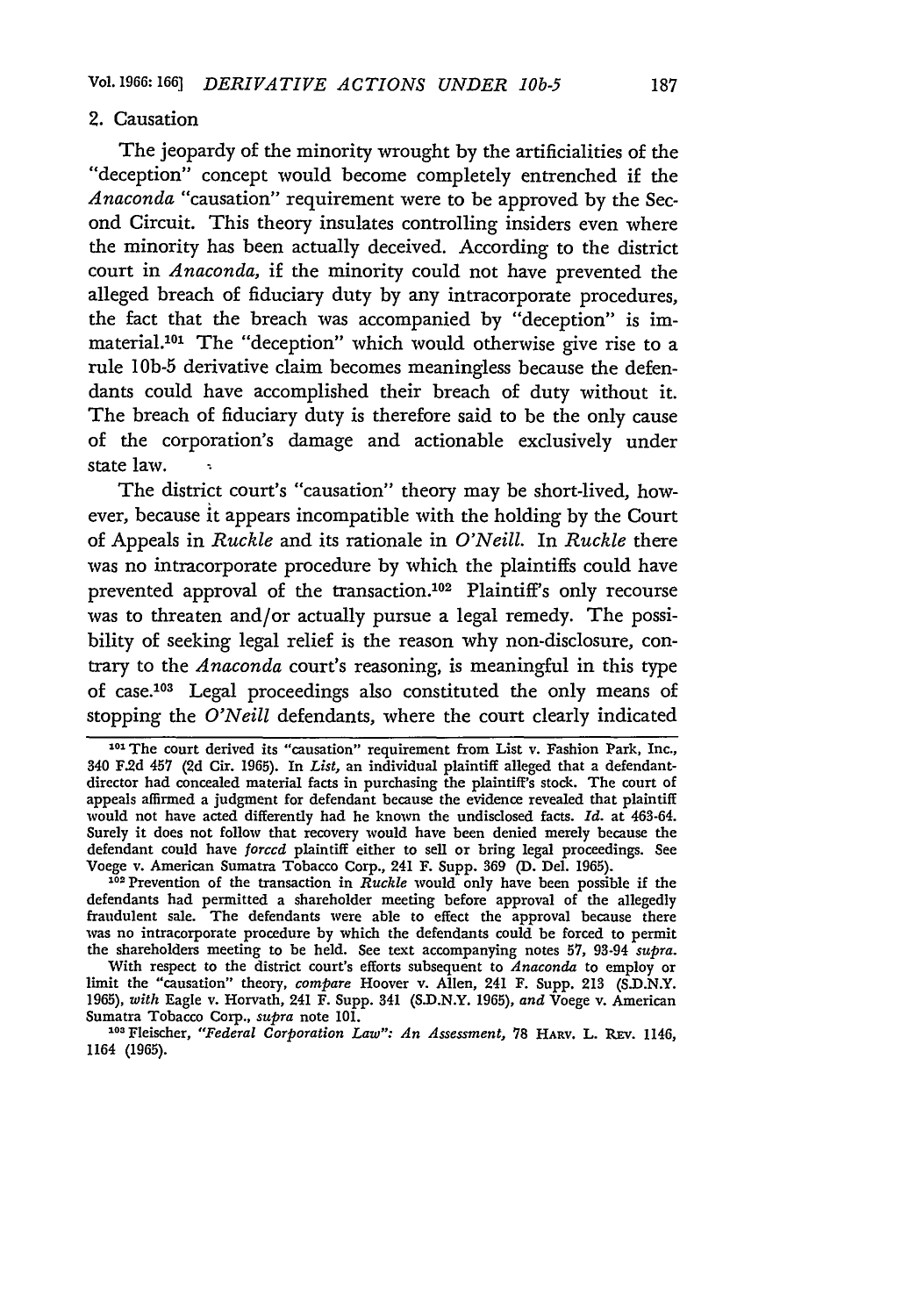that the defendants would have been subject to liability under rule **lOb-5** if they had indulged in "deception."

### *Conclusion*

To summarize, development in the Second Circuit of rule 1Ob-5 derivative actions against controlling insiders has progressed in three stages:

(1) *Birnbaum v. Newport Steel Co.* through *Pettit v. American Stock Exchange.* Rule 1Ob-5 has no application unless the corporation has either bought or sold securities, and even then it should rarely apply because it is directed solely at "that type of misrepresentation or fraudulent practice usually associated with the sale or purchase of securities rather than fraudulent mismanagement of corporate affairs. . . . "104

However, a rule **lOb-5** claim may be recognized if a serious abuse of the securities trading process is alleged, recourse to the federal securities acts is necessary for an adequate remedy, and the corporate securities transaction is more than merely incidental to a major mismanagement issue.

(2) *New Park Mining Co. v. Cranmer* through *Ruckle v. Roto Am. Corp.* A rule **lOb-5** claim is stated whenever it is alleged that the corporation has been "defrauded" by insiders in its capacity as a buyer or seller of securities, and the fact that the corporate purchase or sale is only part of a major mismanagement issue is immaterial. The presence or absence of the elements of rule **lOb-5** "fraud" will be determined by considering the alleged facts in conjunction with the reason for the general application of rule **lOb-5** in this context-to protect uninformed minority shareholders in accordance with the broad policies of the securities acts.

(3) *O'Neill v. Maytag* to the present. Although a rule **lOb-5** claim is stated whenever it is alleged that insiders have "defrauded" the corporation in its purchase or sale of securities, the elements of rule **lOb-5** "fraud" will not be present unless there is alleged something more than the mere utilization by defendants of their controlling position in the corporate power structure. It is not enough to allege that defendants intentionally breached their fiduciary duty in effectuating the corporate purchase or sale at a price unfavorable to the corporation, and that no responsible segment of the corporation was informed of its essentials. There must also be some active, affirmative attempt to deceive "the corporation" beyond any deception which may be inherent in a mere breach of fiduciary duty.

**<sup>104</sup>**193 F.2d **at** 464.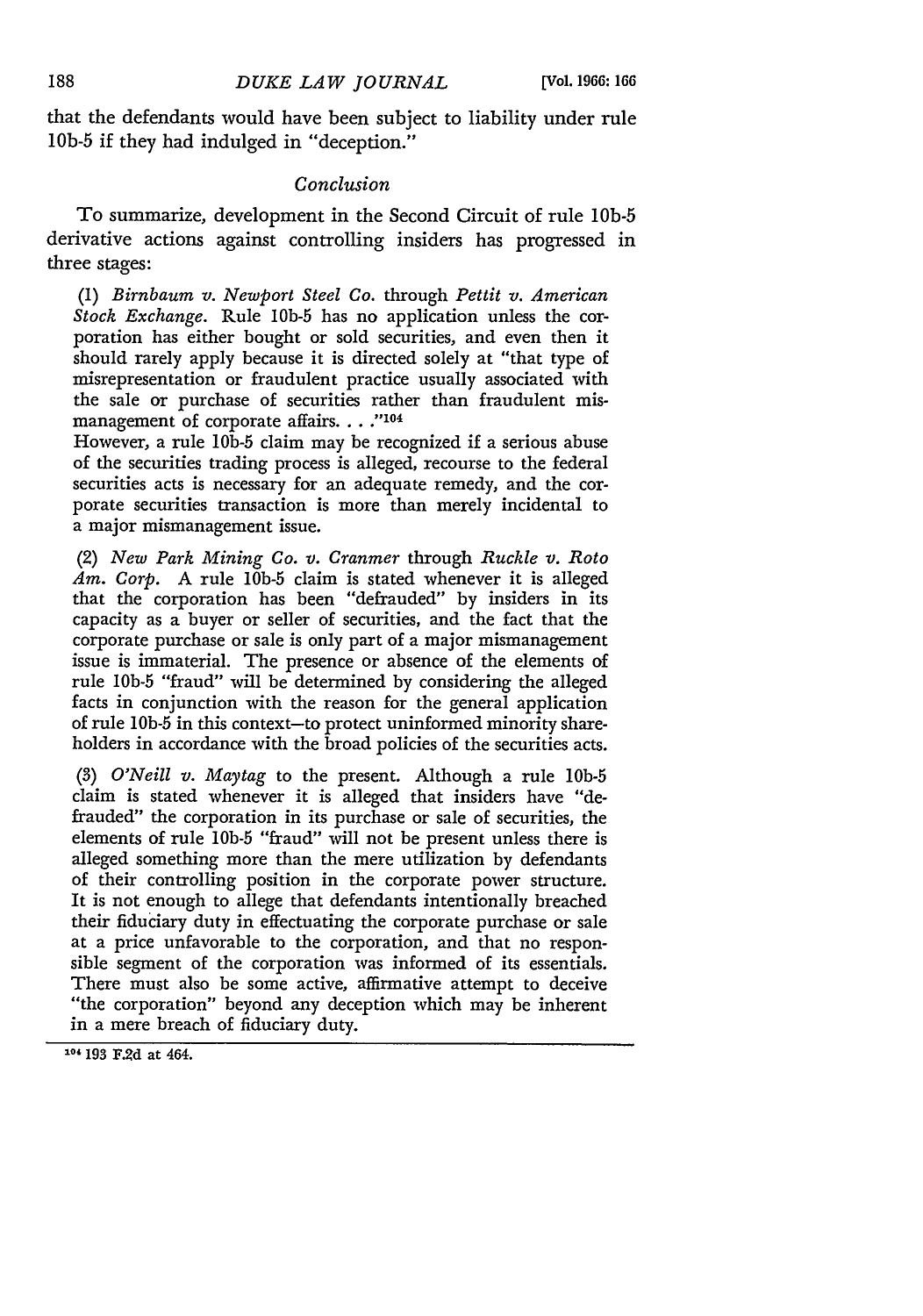It is submitted that the pattern of this development is essentially circular. The same basic judicial objectives underlie the *Birnbaum-Pettit* and the *O'Neill* formulas. Rule **lOb-5** is to be retained as a possible source of remedy for exploited minority segments, but its use in this respect will be limited severely enough to prevent its competing to any substantial degree with the traditionally applicable state law. In pursuit of these objectives, the *Birnbaum-Pettit* technique apparently would proceed from the premise that the rule has no general application even where insiders have allegedly defrauded the corporation in a manner which, in any other context, would constitute rule **lOb-5** "fraud." The rule would be applied only when the court discerns such an "abuse of the securities trading process" to justify affording plaintiffs the advantages of a derivative action under the federal securities acts. This approach is essentially opposite to that of *New Park-Ruckle,* under which rule **lOb-5** would be deemed generally applicable for the protection of "defrauded," non-controlling shareholders and the requisite "fraud" would be flexibly defined to achieve that protection. Conversely, the most recent technique, articulated in *O'Neill,* is to channel the development back toward *Birnbaum-Pettit* while purporting to adhere to the *New Park-Ruckle* formula. Rule **lOb-5** is always to be available for "defrauded," non-controlling shareholders, but the traditionally flexible elements of the rule's "fraud" are to be so compressed that invocation will rarely be successful.

In this respect it appears that the *O'Neill* approach is likely to necessitate continually accelerated judicial footwork and to produce distinctions which, while they partially insulate state law from rule 1Ob-5, have little meaning in terms of the rationale proffered to justify the rule's general applicability. If the rule's application is to be substantially limited for the sake of preserving state law, it would seem better to accomplish that preservation by the *Birnbaum-Pettit* technique. If this approach were employed to permit the rule's application beyond the massive fraud context of *Pettit,* it would obviously call for somewhat arbitrary decisions as to when a sufficient "abuse of the securities trading process" is alleged. Moreover, even if such an "abuse" were found, a rule **lOb-5** claim might be denied where it appeared that plaintiff's remedies under state law would be adequate. At least, however, such decisions could be correlated to the court's statement of the justification for permitting the rule's intrusion into the corporation-management relationship.